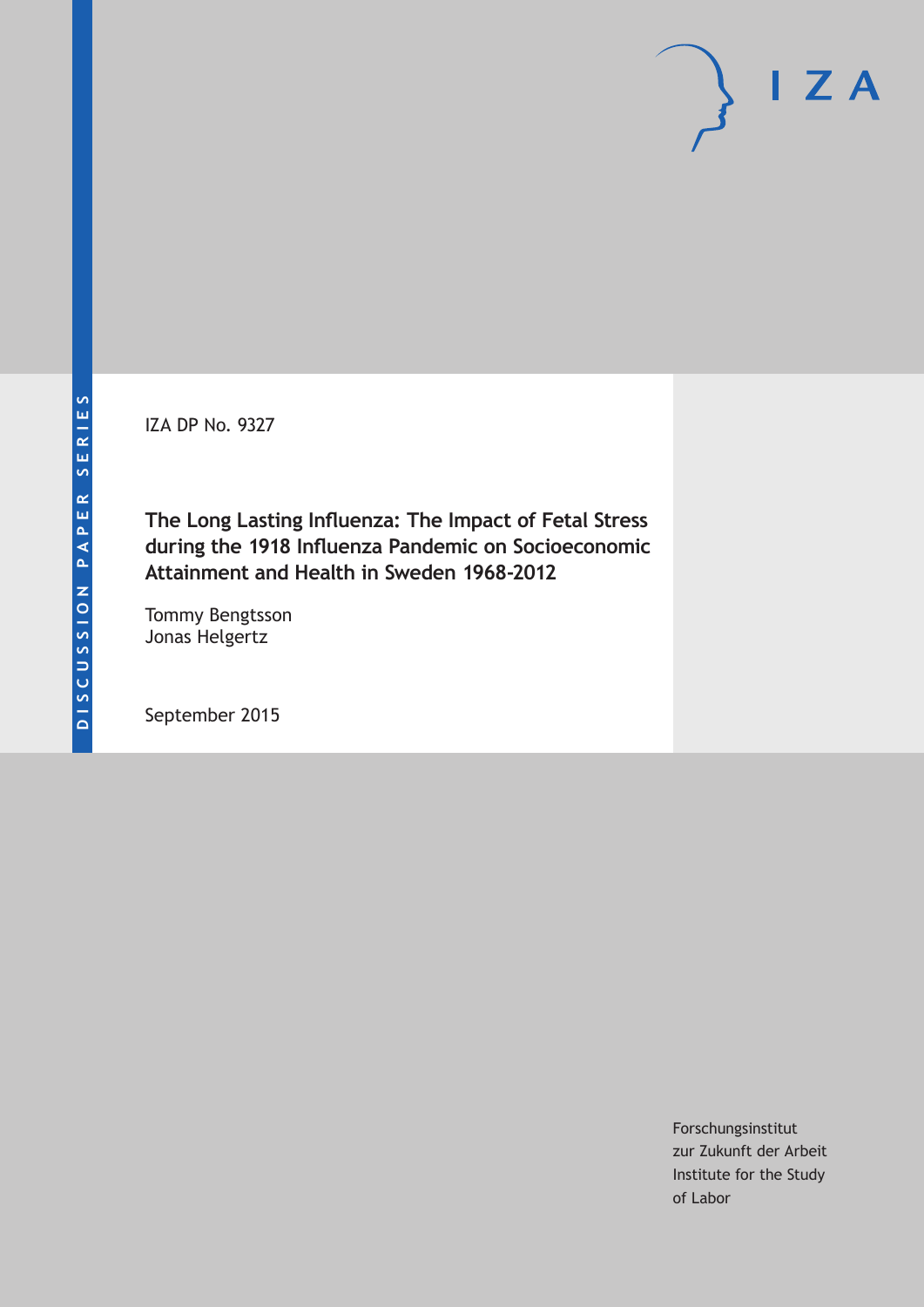# **The Long Lasting Influenza: The Impact of Fetal Stress during the 1918 Influenza Pandemic on Socioeconomic Attainment and Health in Sweden 1968-2012**

## **Tommy Bengtsson**

*Lund University, IZA and CEPR* 

### **Jonas Helgertz**

*Lund University* 

Discussion Paper No. 9327 September 2015

IZA

P.O. Box 7240 53072 Bonn Germany

Phone: +49-228-3894-0 Fax: +49-228-3894-180 E-mail: iza@iza.org

Any opinions expressed here are those of the author(s) and not those of IZA. Research published in this series may include views on policy, but the institute itself takes no institutional policy positions. The IZA research network is committed to the IZA Guiding Principles of Research Integrity.

The Institute for the Study of Labor (IZA) in Bonn is a local and virtual international research center and a place of communication between science, politics and business. IZA is an independent nonprofit organization supported by Deutsche Post Foundation. The center is associated with the University of Bonn and offers a stimulating research environment through its international network, workshops and conferences, data service, project support, research visits and doctoral program. IZA engages in (i) original and internationally competitive research in all fields of labor economics, (ii) development of policy concepts, and (iii) dissemination of research results and concepts to the interested public.

IZA Discussion Papers often represent preliminary work and are circulated to encourage discussion. Citation of such a paper should account for its provisional character. A revised version may be available directly from the author.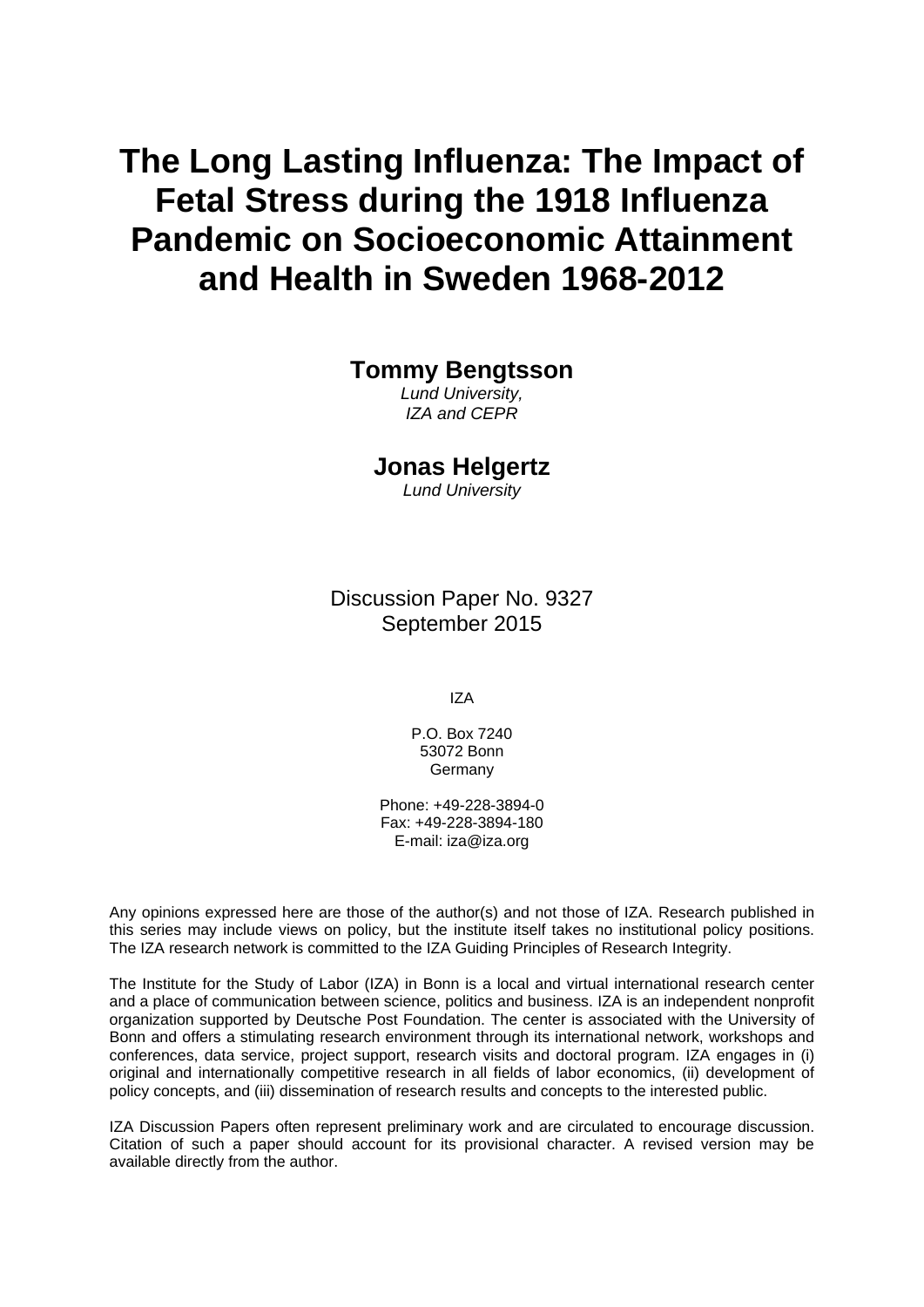# **ABSTRACT**

# **The Long Lasting Influenza: The Impact of Fetal Stress during the 1918 Influenza Pandemic on Socioeconomic Attainment and Health in Sweden 1968-2012**

The observation in the 1940s, that children to mothers having *rubella* in the first part of the pregnancy experienced elevated health risks in later life led to a growing interest into whether fetal exposure to other – less severe – diseases could cause health problems as well. Epidemiological studies of the fetal origins of later life health that followed found that, while this indeed was the case, the effect was rather modest. A frequent weakness with many of these studies is furthermore that they only demonstrate associations, not causal relationships. Recent studies by economists and demographers, using quasi-experimental design to overcome this weakness, show that fetal conditions not only affect health in later life but also education and socioeconomic attainment. There is, however, a lack of consistency in the results. While some are showing strong effects, others show weak or no effects at all. Whether this is due to omitted variables, such as the socioeconomic status of parents or data quality problems is unclear. Thus, the question remains: does fetal stress caused by less severe diseases such as influenza, have long lasting impact on health and socioeconomic attainment? In this study we use a quasi-experimental design to test whether exposure to the 1918 influenza pandemic during the fetal stage influenced later life attainment using detailed data on the entire population living in Sweden anytime between 1968 and 2012. In addition, we use rich contextual data on morbidity and mortality, as well as on the socioeconomic status of parents, for the period 1914 to 1922 in order to address issues of selection. We find that the children of mothers exposed during pregnancy to influenza suffered from worse adult health and, for males, also increased mortality at old ages, particularly in cancer. Their income attainment was, however, only weakly – and positively - affected by fetal influenza exposure. We therefore conclude that observed health disadvantage is likely to have been a direct effect of fetal exposure to the 1918 influenza pandemic, remaining latent until later in life.

JEL Classification: I14, N14

Keywords: fetal origins hypothesis, 1918 influenza pandemic, quasi-experiment, income, hospitalization, mortality, causes of death, register data, total population, Sweden

Corresponding author:

Jonas Helgertz Centre for Economic Demography (CED) and Department of Economic History Lund University Box 7080 22007 Lund Sweden E-mail: Jonas.Helgertz@ekh.lu.se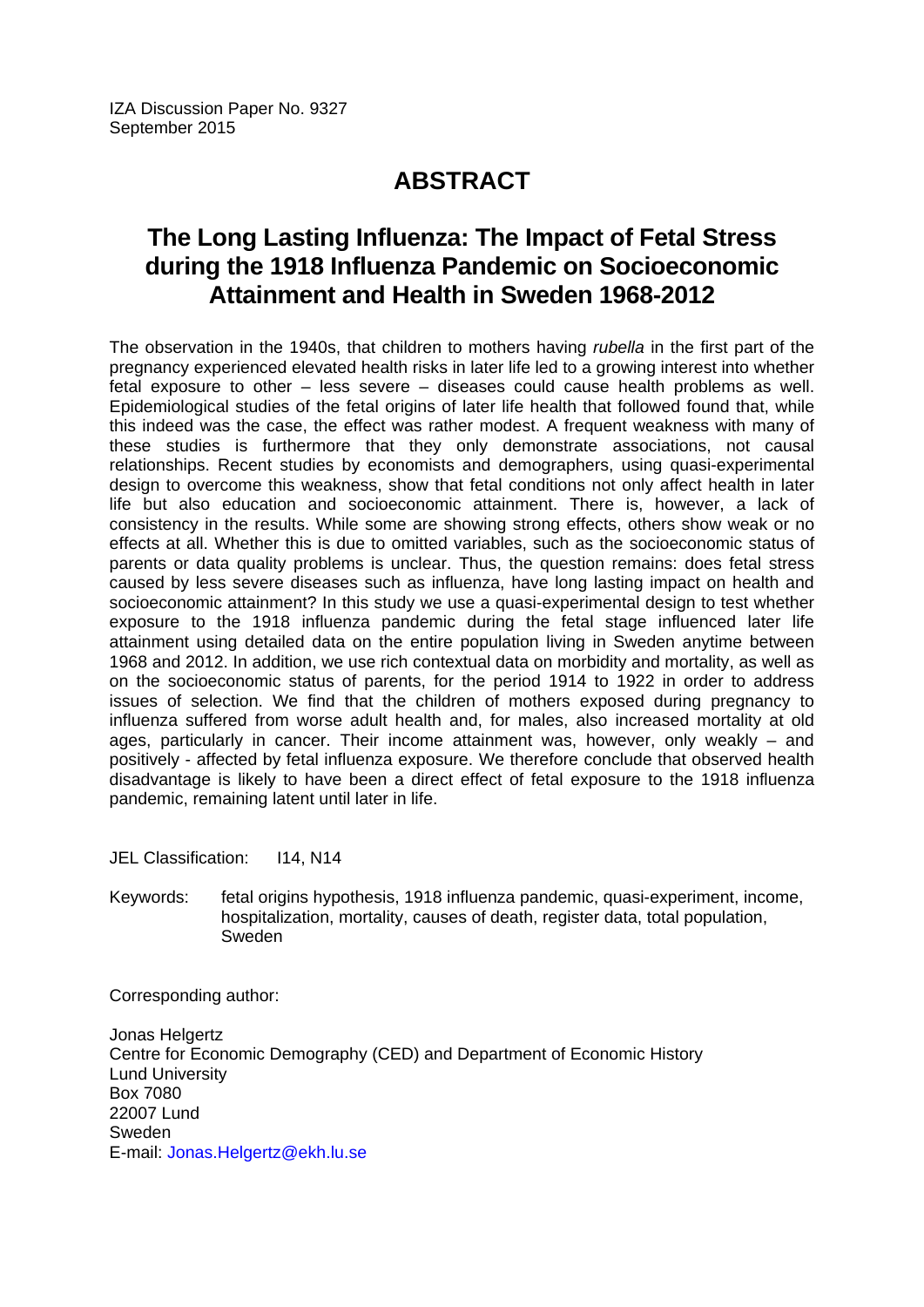#### **Introduction**

In the 1940s, it was found that the fetus was not as well protected during gestation as previously thought. In an important study by Gregg (1941), children to mothers having *rubella* in the first part of the pregnancy were found to experience elevated risks of health problems. Later studies found that *Thalidomide*, which was prescribed to women for morning sickness, could cause severe birth defects (McBride 1961; Von Lenz and Knapp 1962). It was also found that mothers consuming drugs or excessive amounts of alcohol were increasingly likely to give birth to children with health defects (see Almond and Currie 2011). In the wake of the early studies, the field investigating the *fetal origins hypothesis* grew rapidly, within epidemiology typically using birth weight as the key indicator of fetal development (Barker 1994). The underpinning theory was that low birth weight is associated with high blood pressure, which is a predictor of cardiovascular disease. The overall finding was that while low birth weight indeed is associated with higher mortality from cardiovascular and other diseases, the effect is modest (Christensen 2005; Godfrey and Barker 2000; Kuh and Ben-Schlomo 2004).

 Studies by economists for the U.S. have demonstrated that conditions during the fetal stage also affected socioeconomic outcomes, including educational and socioeconomic attainment, and that these effects could be large (Currie 2009; see Almond and Currie 2011). Using low birth weight as the indicator, this has been shown to have pronounced effects on educational (Currie and Moretti 2007; Johnson and Schoeni 2007; Royer 2009) and labor market outcomes (Johnson and Schoeni 2007). Studies for Great Britain have corroborated these findings, showing that children with low weight at birth performed worse in school, were less likely to be employed and earned less (Currie and Hyson 1999; Case et al 2005; Palloni et al 2009). Other studies have only found small effects of birth weight. A study of Norway, for example, finds that a 10% lower birth weight - a sizeable difference from the norm - is associated with only 1.2% lower IQ for males, 0.9% less earnings and 0.3% shorter height (Black et al 2007). Thus the results are mixed, possibly because the empirical design of many of these studies does not allow for causal interpretations.

 Almond (2006) used a quasi-experimental approach focusing on the consequences of exposure to a specific event, the 1918 influenza pandemic, to obtain causal estimates of the link between fetal stress and later life socioeconomic and health outcomes. Using data for the US, he analyzed adulthood educational, earning, and health differentials depending on successive birth cohorts' exposure to the influenza pandemic. He found that males born in 1919, thus affected by the influenza during the fetal stage, were 3-4 % less likely to graduate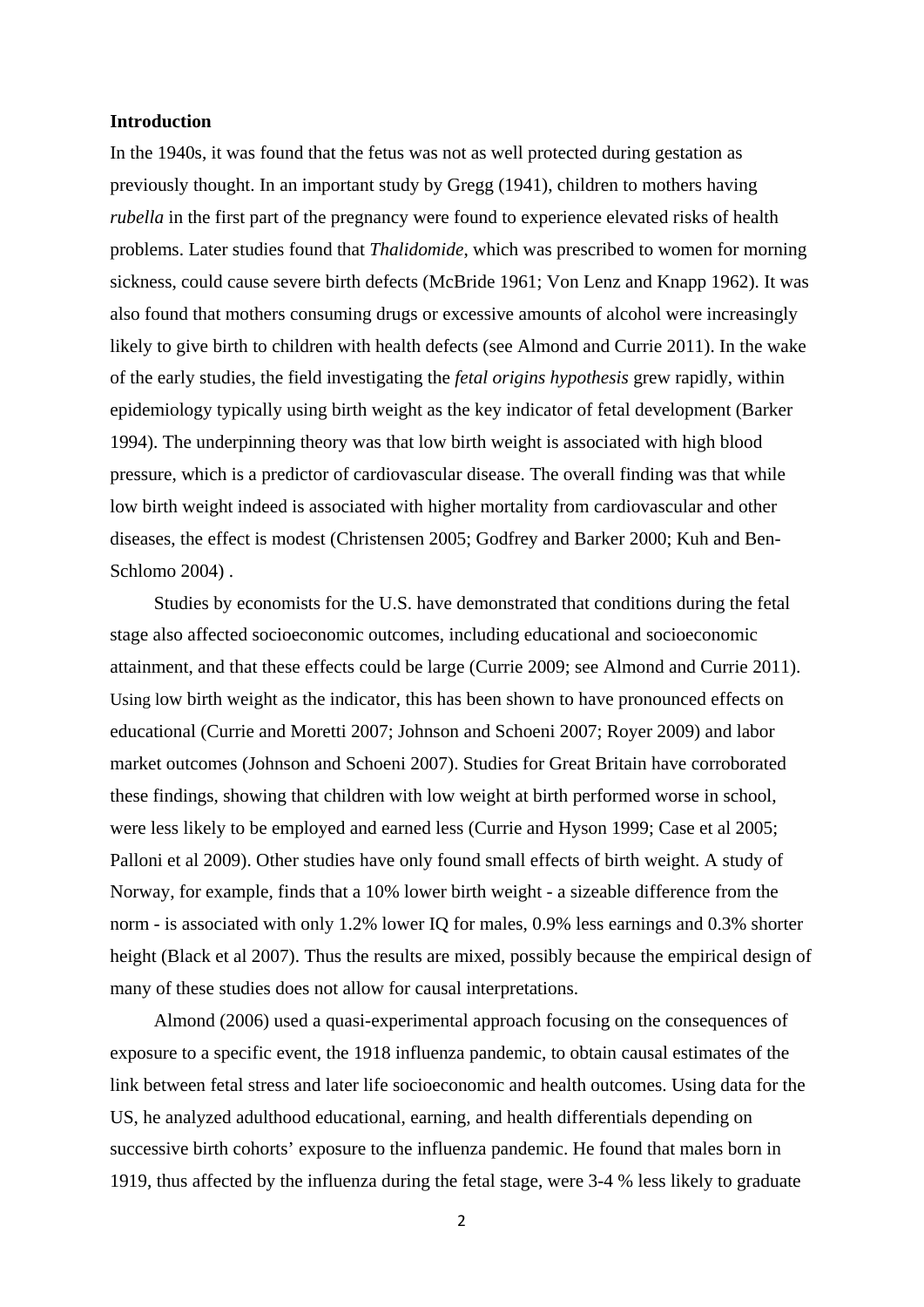from high school and earned 1-3 percent less than surrounding cohorts (Almond 2006: Tables 1 and 2).

 Brown (2011) questioned Almond's findings, arguing that he failed to take into account the compositional changes in parenthood caused by the drafting of army recruits to the First World War. More specifically, the criticism stated that the recruitment of American soldiers in the First World War was socioeconomically biased, since the authorities avoided recruiting married men from poor families. Consequently, this changed the social composition of the 1919 birth cohort, so that the share of children from poor families increased. Almond and Currie (2011:163) responded that while the effects found by Brown indeed are smaller, they still exist.

 Several later studies of the long-term effects of the 1918 influenza on education and income corroborate Almond's findings (Nelson 2010 for Brazil; Liu and Lin 2014 for Taiwan; Neelson and Stratman 2012 for Switzerland). While the size of the effect in Brazil was large—the cohort exposed to the flu in utero earned 26 percent less than surrounding cohorts—it was minor in Taiwan. A study of the 1918 pandemic in Sweden, using county level data, found unexpected negative effects on poverty rates, expected positive effects on capital returns in a medium-term time perspective, but no effects on earnings (Karlsson, Nilsson, Pichler 2014). Another study of Sweden using individual level data for a sample born between January 1916 and September 1919 found a 2.4% negative effect on high school graduation for men only, and no effects on earnings (Richter and Robling 2015). In conclusion, previous research on the socioeconomic effects for individuals exposed to the 1918 pandemic during the fetal stage have produced a very mixed picture, with effects that sometimes are large, sometimes non-existent or even reversed.

 The 1918 influenza pandemic also influenced mortality in later life for cohorts exposed during the fetal stage. A study by Myrskylä et al (2013) using the National Health Interview Surveys for the US to analyze cause-specific deaths find elevated mortality in non-cancer diseases for children born in the second quarter of 1918 and the first quarter of 1919. Another study on health outcomes, using annual data for twenty-eight countries found, however, no influence of the 1918 flu (Cohen et al 2010). Thus, also when it comes to mortality outcomes, the results are mixed.

 The aim of this study is to test *the fetal origins hypothesis,* largely following the approach used by Almond, using data on the entire population in Sweden between 1968 and 2012. Examining Sweden provides a few important advantages compared to many other contexts. Firstly, as Sweden did not actively participate in the First World War, the concern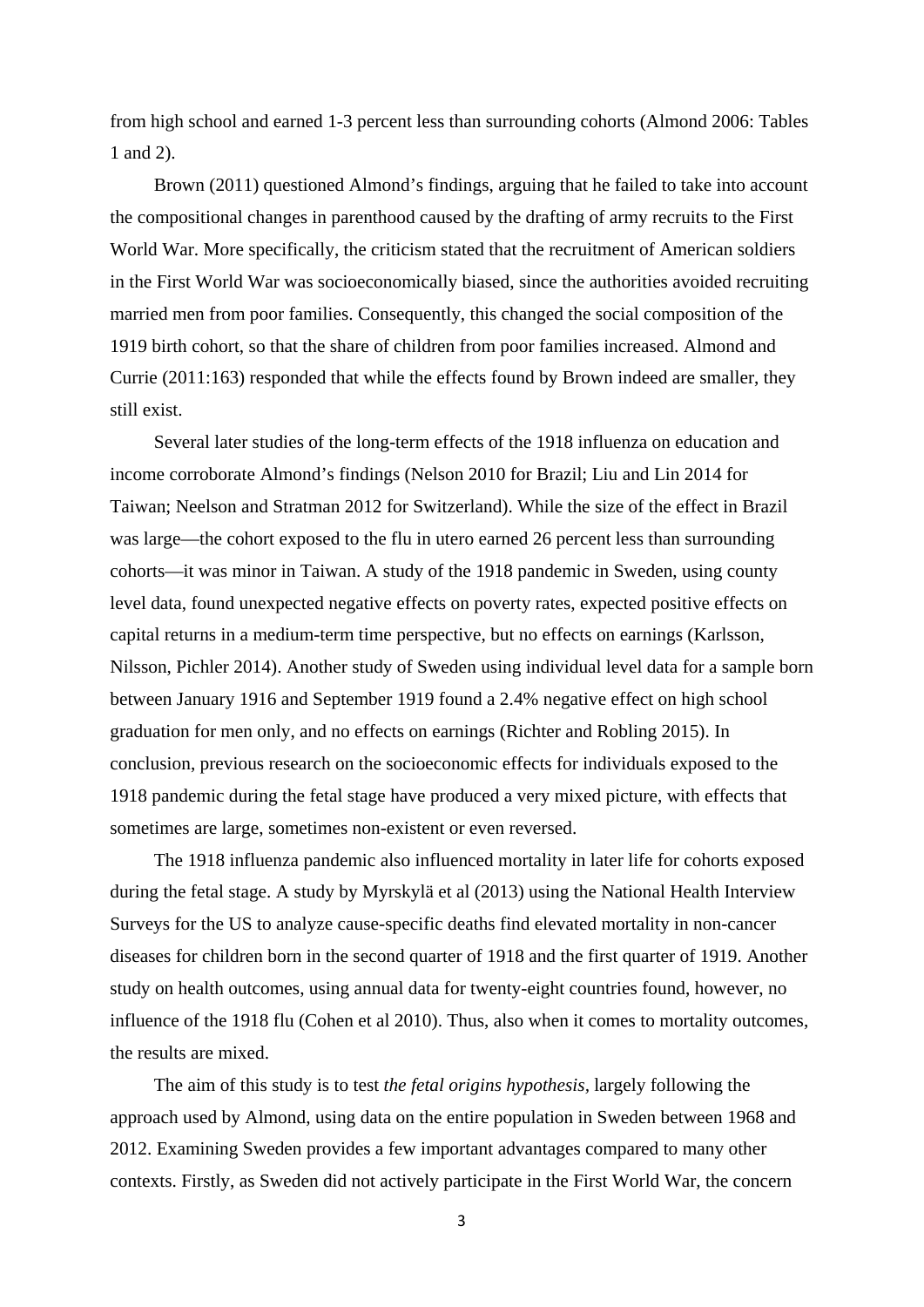concerning a major change in the parental socioeconomic composition around the time of the influenza pandemic should not be relevant. We can also confirm this by using aggregated data on the occupation of fathers to new-born children. Second, since month and county of birth is available in the data, we are able to model the trimester of exposure to the influenza pandemic, whereas previous studies primarily have relied on annual or quarterly data. Thirdly, instead of using census or survey data, we use longitudinal data with detailed information not only on educational and income attainment, but also on hospitalization and cause of death.

#### **The rapid spread of the 1918 influenza and its age-pattern**

The 1918 pandemic is likely to have claimed at least 40 million lives worldwide during its short presence from the summer of 1918 until the spring the following year (Tauenberger and Morens 2006). In Sweden, the official number of deaths from the disease amounted to 34,000 out of a population of approximately 5.8 million. It started on Midsummer's eve, when a worker infected with the flu arrived from Kristiania (today's Oslo) to visit his relatives in a small coal-mining village in southern Sweden. In a few days' time, more than 50 people in the village showed symptoms of having been infected, and a few weeks later reports of the influenza came from all parts of Sweden (Åman 1990:42).

 A distinguishing feature of the 1918 influenza was that the first wave occurred unusually early, already in the summer; the influenza period in Sweden normally occurs during the winter. Furthermore, due to the low initial death toll, it was hardly recognized. The second, very virulent, wave started in September and reached its peak in October/November 1918 with about 160 deaths per 100,000 individuals. During late spring of 1919, a third and comparably mild wave of the flu arrived, after which mortality returned to normal levels. As in other parts of the world, the influenza spread across Sweden in a short period of time, as shown by mortality rates in Figure 1. The spread of the disease thus followed the same pattern in Sweden as elsewhere.

#### - Figure 1 here

 Another distinguishing feature of the 1918 influenza was its age-pattern. While most influenza epidemics do not change the typical u-shape pattern of age-specific mortality, the 1918 influenza elevated mortality in early-to-mid adulthood ages. Figure 2 shows mortality in influenza and pneumonia added together. The reason is that in some cases the cause of death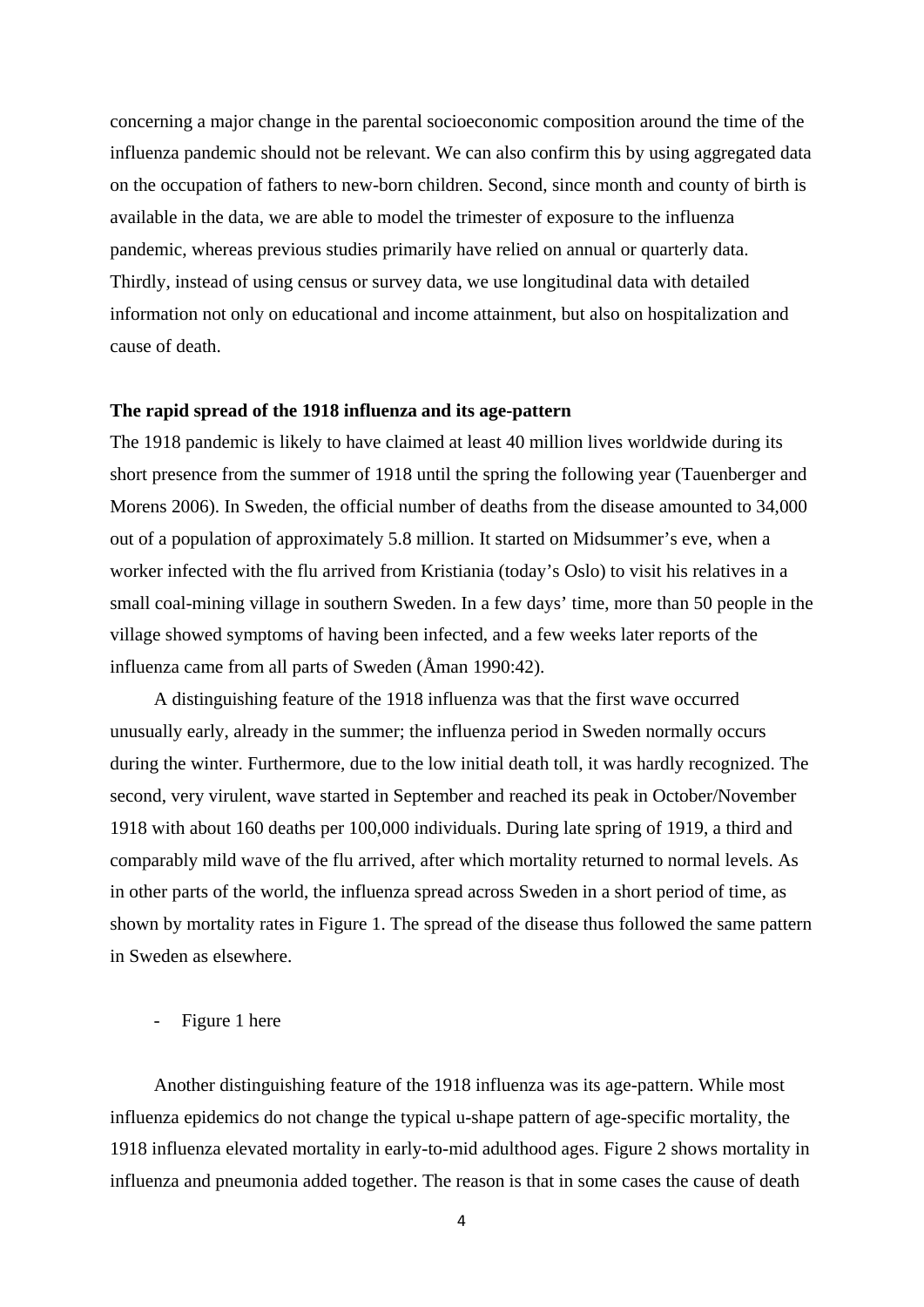was registered as influenza, in others pneumonia. The latter include, however, all deaths in pneumonia and not only those related to the influenza. Taken together, it shows the typical wshape reported from all over the world. Several explanations have been proposed to account for the disproportionately high mortality among young adults, e.g. partial immunity among older adults who had experienced the Russian flu of 1889-90, or vulnerability among young adults having tuberculosis, or overactive immune systems among young adults, or T-cell deregulation (Gagnon et al 2013).

#### Figure 2 here

 A comparison of all-cause mortality in 1918 with 1917 cast some doubts about the wshaped age-pattern of the 1918 influenza itself. Evidently, overall mortality among infants and elderly are not discernably higher in 1918 than the year before, as shown in Figure 3. Infant mortality in Sweden was in fact slightly lower in 1918 than the year before, just like in Denmark and Finland, while in the US it was only slightly higher than the year before. Apparently, new-borns rarely died from the 1918 influenza, possibly being protected by their mother's antibodies. Mortality among the elderly is, likewise, not higher in 1918 than in the year before. Thus, it is doubtful that the mortality age-pattern that resulted from the 1918 influenza pandemic indeed was w-shaped in Sweden. What is certain is that mortality in among young adults and children were elevated creating an inverted u-shape age-pattern. Both males and females in childbearing ages suffered from higher mortality, males more than females. Contemporary sources report that, among females, pregnant women were particularly vulnerable (Almond 2006: 681; Åman 1990).

- Figure 3 here

 The sensitivity of women who were pregnant has potentially important implications for this article, as the study population consists of individuals who survived the during the fetal stage and into late adulthood. Consequently, if in exposure to the influenza during the fetal stage caused a culling of the weakest fetuses, those surviving could be positively selected in terms of health characteristics. On potentially important indicator of such selection is represented by the stillbirth rate, as exposure to the 1918 influenza pandemic during the later stages of pregnancy may have resulted in an increased number of stillborn babies, particularly during the months of peak influenza exposure. Figure 4 uses monthly data on still births and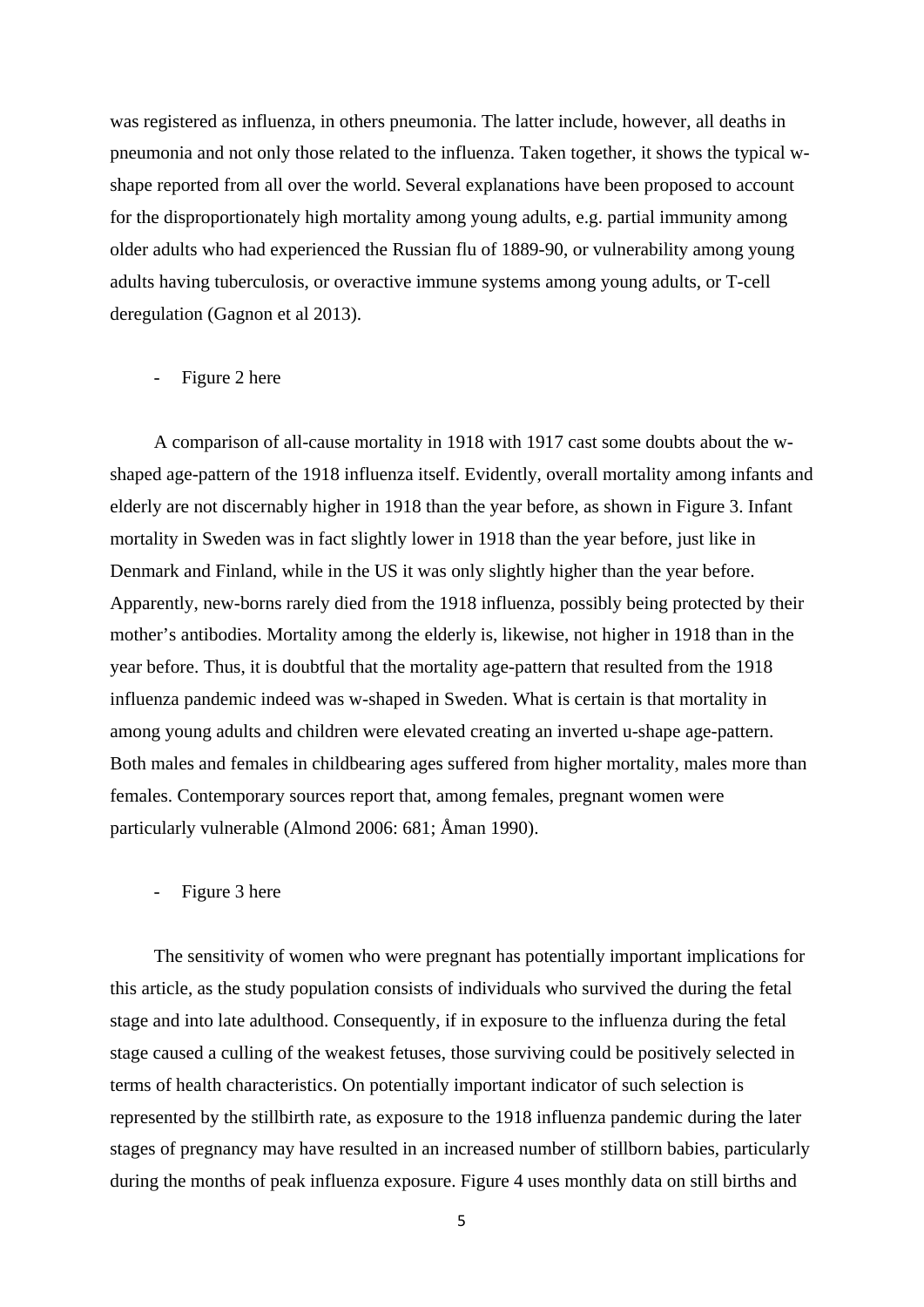live births, obtained from official Swedish statistics during the time period 1916 –1920, presented as still births expressed as a share of every 1,000 live births. The figure indicates a distinct increase in the stillbirth rate during the most severe influenza months, particularly accentuated during October 1918. More specifically, during the time period displayed, the stillbirth rate typically hovers between 20 and 25 still born children per 1,000 live born babies, increasing considerably in October 1918 to a rate of almost 35. Based on the expectation that stillbirths predominantly reflect fetuses succumbing to influenza exposure during the *later* stages of pregnancy, Figure 4 indicates the possibility of culling among fetuses exposed during the third trimester.

#### - Figure 4 here

 Another related indicator of fetal selection is represented by the sex ratio at birth. This derives from male fetuses being weaker than female, why an accentuated (negative) deviation from the normal male to female ratio of around 52 percent could be an indication of the birth cohort having experiencing a high incidence of spontaneous abortions. As the influenza by and large peaked during the last quarter of 1918, the sex ratio could be expected to be affected from late 1918 and potentially until September/October the next year, thus approximately nine months after. The expectation that the response should become manifest with a delay is motivated by the fact that fetuses are particularly sensitive to insults during the earlier phases of pregnancy. Figure 5 shows the sex ratios of each monthly birth cohort born between January 1916 and December 1920, calculated based on data from official Swedish statistics. The data indicates a sex ratio which consistently hovers at around 51.5 percent, never going below (above) 50 (53) percent during the period displayed. Thus, the data fails to show a greater incidence of spontaneous abortions as a result of the influenza, contrary to the hypothesis that birth cohorts affected during the earlier stages of pregnancy were characterized by particularly strong selection mechanisms.

#### - Figure 5 here

 According to official sources at the time, only 9 percent of the Swedish population was reported as having been infected by the flu; the figure for Stockholm city is as low as 1.43 percent (Åman 1990: 58). Officially reported morbidity figures have, however, been deemed to be far too low, even by contemporary authorities, both in Sweden and the US (Åman 1990;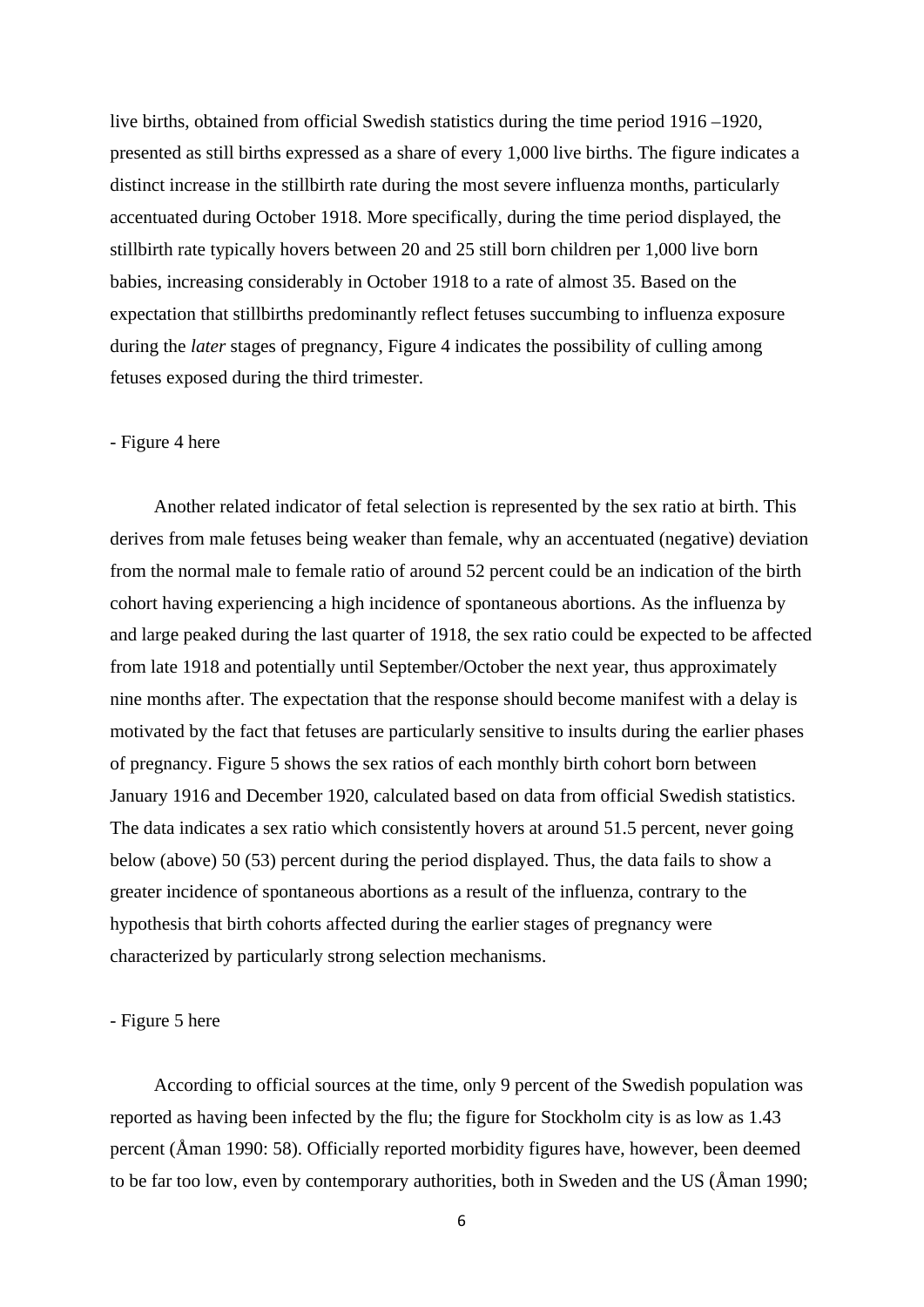Crosby 1989). Local and workplace surveys have provided much higher figures (Alling 1919, Gibson 1919, Widstrand 1919). In Sweden, according to some sources, about 75 percent of the population showed clear symptoms of the 1918 influenza (Åman 1990: 58-59).

 At *Höganäsverket*, a coal mine and factory located in the southwest of Sweden, 61 percent of all males and 50 percent of all females, families included, were reported as having evident symptoms of the 1918 flu by the company physician (Alling 1919, Bilaga I). Among men aged 15-20, the sickness rate was 81 percent. Similar figures were reported in other workplaces in Sweden, as shown in Figure 6.

#### - Figure 6 here

 White and blue collar workers at Höganäsverket were reported to have the same incidence rate, again, a pattern representative of Sweden as a whole (Alling 1919, Gibson 1919). Among the mine workers, 56 % were reported to have been on sick leave for an average of 14 days (Alling 1919, Bilaga II; Höganäsverkets arkiv 1919). Out of those being ill, one-third was reported as suffering badly from the disease. While the attach rate (the proportion of persons with clinical signs) of a normal influenza is 30-60 percent (Gagnon et al 2013), it is likely that it was higher in the case of the 1918 flu.

 The rapid spread of the 1918 pandemic meant that by the end of the year, 80 percent of all deaths had occurred. Thereafter, the number of deaths fell, only to resurge somewhat during the third wave in March-April 1919. Despite the substantial underreporting of persons having influenza symptoms, as discussed above, the morbidity rate followed an almost identical time pattern, as shown in Figure 7. By the end of 1918, some 83 percent of those ever-reported ill to the medical authorities had contracted the disease. Thus the 1918 influenza was very short and intensive in Sweden, as elsewhere.

Figure 7 here

#### **The use of the 1918 influenza as a quasi-experiment**

Employing the 1918 flu exposure as a quasi-experiment is based on a number of assertions. First, the event should not be anticipated. Second, when it takes place, there should be no means to avoid it. Third, there should not be any concurrent factor that could influence the outcome of the event (no omitted variable). We believe that the first two do not pose any major problem. Of course, knowledge of the disease was widespread already in September, with newspapers reporting about it, but the disease was difficult to avoid and treat (Åman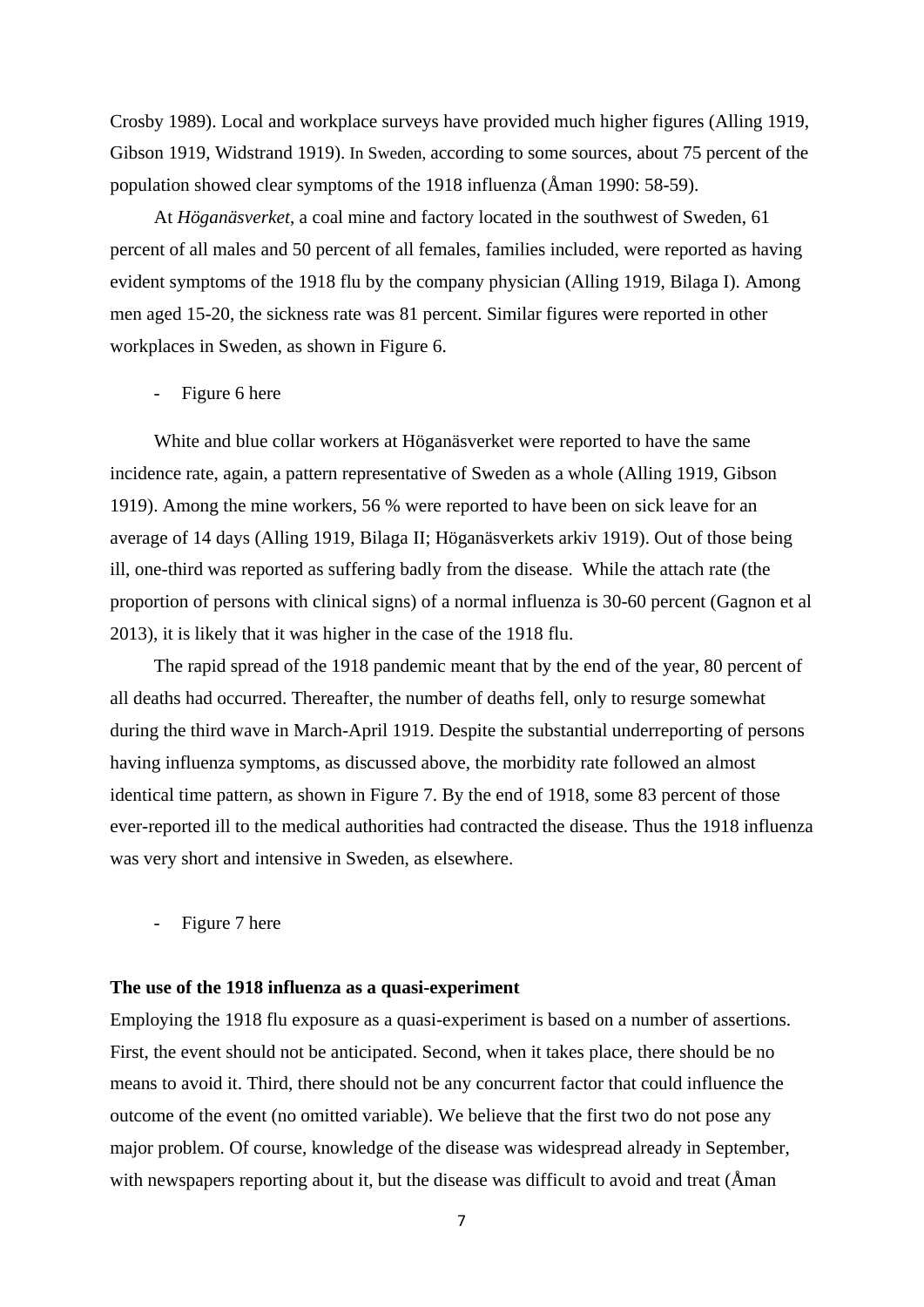1990). While the authorities closed down theatres and cinemas, for the most part, people went on with their daily lives much as usual. The question about an omitted variable, raised by Brown (2011) in his critique of Almond, is of greater concern. Would this be a problem when analyzing Sweden? While Sweden did not participate in the First World War, more men were nonetheless recruited to the army than usual. The magnitude was modest, however, and recruits could not be excluded on social grounds. Still, other factors might cause the social composition of new parents to change, whether it was an effect of the war, or the flu, or some other unknown factor.

 To answer the question of whether the socioeconomic composition of parents changed in 1918, as in the US, we use information on the occupation of fathers of new-borns from the aggregate national statistics provided in *Befolkningsrörelsen* between 1915 and 1920. The data shows not only in which of the six economic sectors the father worked, but also their occupation, classified into a total of 63 categories. Based on this information we can distinguish between different social groups. For example, in agriculture, which was the largest sector at the time, we can distinguish between various types of landowners and workers. Factory owners, likewise, are separately reported within the industrial sector, and so are higher civil servants in the service sector. In other sectors, e.g. in trade, it is more difficult to distinguish between the well-off and the workers, and hence, we include results using an alternative calculation.

 Figure 8 shows that the proportion of new-born children to well-off fathers increased slightly in 1917-18 and declined in 1920. An alternative calculation, with merchants excluded from the well-off group, shows a similar pattern. The proportion of children to well-off parents is changing 1-2 percent units over time at the most, the largest change taking place between 1919 and 1920. Thus the potential problem of changes in social composition of parenthood during the 1918 flu is if not negligible, at least very modest.

- Figure 8 here

#### **Data and methods**

The data used in the analyses comes from the Swedish Interdisciplinary Panel (SIP), by and large covering all individuals living at any time in Sweden from 1968 until 2012. SIP contains detailed individual level information on demographic events including county, year and month of birth, time and cause of death, as well as information on hospitalization, educational attainment, income, and information from quinquennial censuses between 1960 and 1990.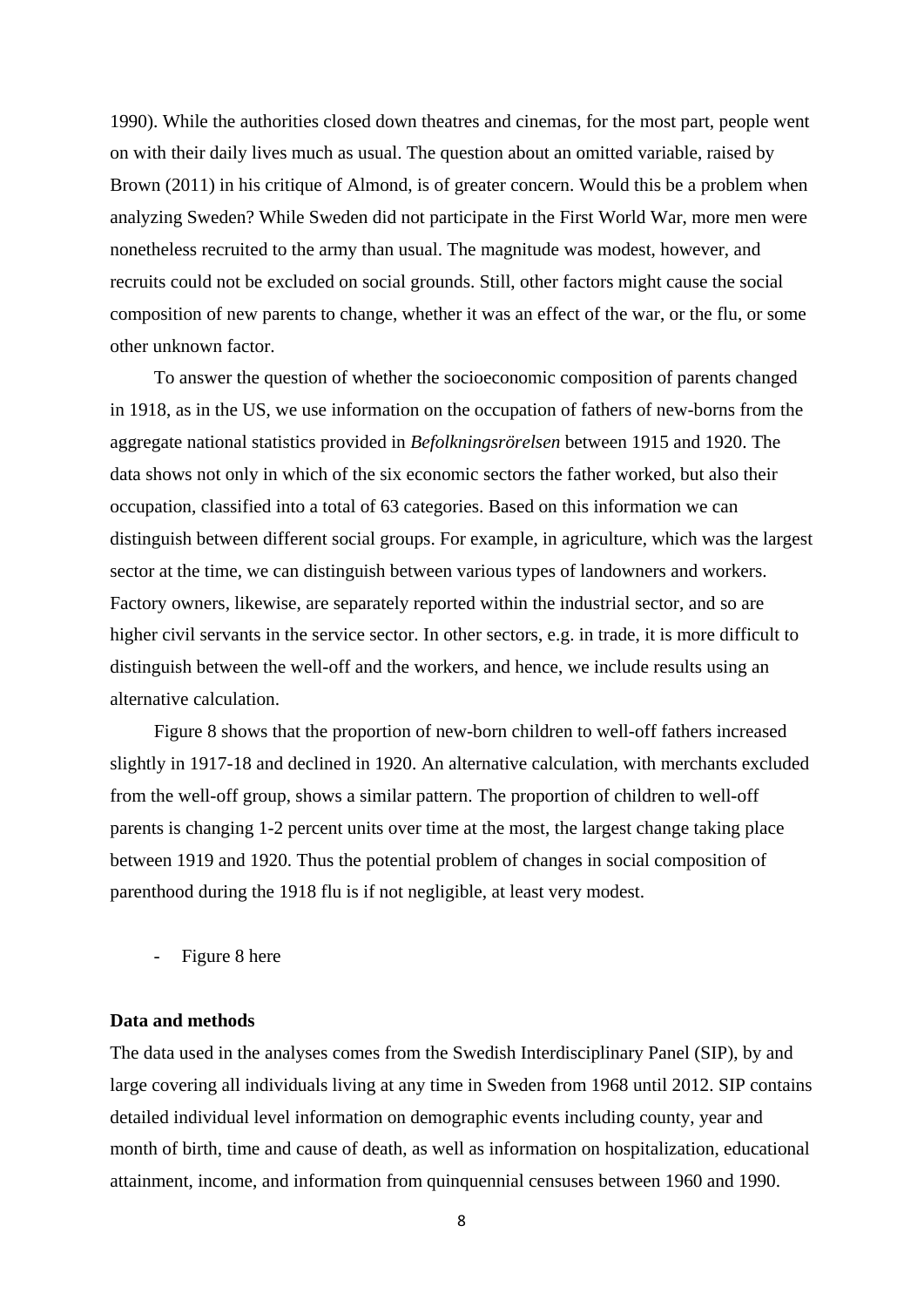The sample selected for the analysis consists of all individuals born in Sweden between 1914 and 1922. Similar to related analyses, the sample is centered on the cohorts exposed to the 1918 influenza pandemic, in 1918-1919. Exposure to the influenza pandemic is defined in two different ways. Initially, we follow the definition most frequently used in Almond's (2006) seminal paper, examining the long-term consequences among those born during the first quarter of 1919. Across the world, the most severe wave of the influenza had subsided by January 1919, and hence those born during this quarter by and large are characterized by exposure which occurs exclusively during the fetal stage, in particular during late pregnancy.

 Ideally, however, the temporal as well as geographical spread of the 1918 influenza pandemic needs to be taken into account when defining an individual's exposure. Therefore, for the second definition of influenza exposure, we use county-level mortality data in order to define the timing and duration of the most severe 1918 autumn/winter wave of the 1918 influenza pandemic. For each county, we define the onset of the pandemic to occur from the month when the CDR exceeds 1.75 deaths per 1,000 inhabitants. While the threshold may appear arbitrary, during 1917 and the first half of 1918, the median value was 1.09, never exceeding 1.74. The onset for all counties occurs between September and November of 1918, where for the large majority, this occurred in October. The end of the influenza period is defined as occurring from the month where the CDR again falls below the threshold of 1.75 deaths per 1,000, which happens no later than after January 1919<sup>1</sup>. The monthly CDR for all counties during the twelve months centered on the influenza pandemic is displayed in Figure 1, located in a previous section. Furthermore, based on the individual's county and month of birth, we are able to more precisely pinpoint if and when they were exposed to the 1918 influenza pandemic. More specifically, among those exposed during the fetal stage, we distinguish between the trimesters of exposure. This distinction is potentially important, as the fetal growth process is characterized by different processes, implying that the consequences of experiencing an insult may differ depending on the timing of exposure.

 The dependent variables for the study are represented by measurements of adulthood health as well as socioeconomic outcomes. Whereas health outcomes are examined among both men and women, the analysis of socioeconomic outcomes is limited to males. When analyzing health outcomes, individuals are followed from age 54 and until turning age 90, death or censoring. Health is measured both through morbidity and mortality, where the former is obtained through annual information on hospitalizations. For hospitalizations,

<sup>&</sup>lt;sup>1</sup> Sensitivity analyses have been run using CDR thresholds of 1.5 and 2.0, not altering results qualitatively or quantitatively.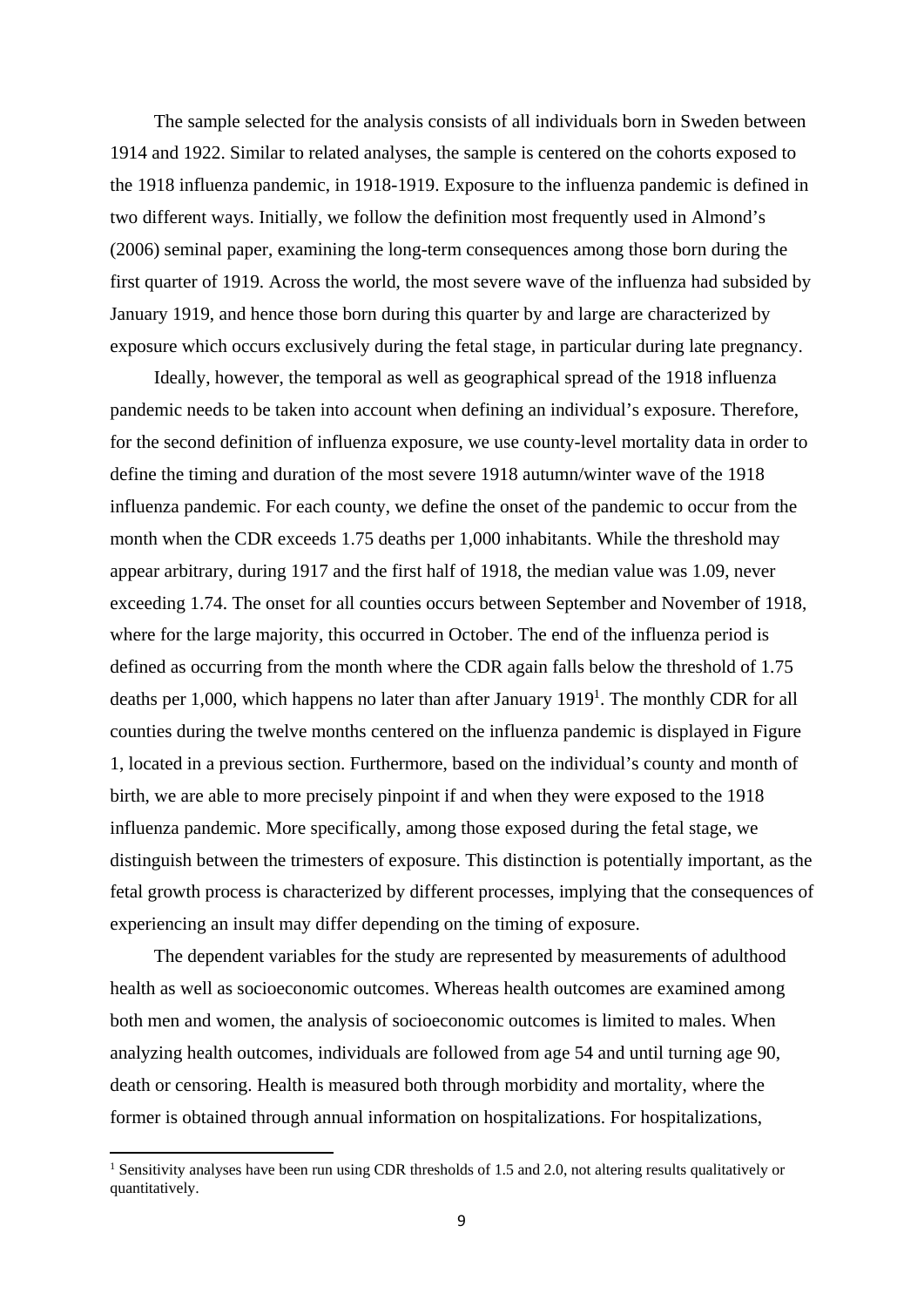information is available on both the duration and underlying diagnosis of all hospitalization spells. In the analysis, we however only rely on i) whether individual *i* was hospitalized during year *t*, and ii) the combined duration of all hospitalization spells of individual *i* during year *t*. The reason for not exploiting information on the underlying diagnosis is due to left censoring, that we are unable to accurately measure the *onset* of disease due to the unavailability of information prior to 1968. A further caveat is represented by the hospitalization register only covering all Swedish counties from 1987, with a gradually increasing coverage from its start in 1968. Thus, individuals are only included in the analysis provided that their county of residence is covered by the hospitalization register during the actual observation year. The analysis focuses on the probability of hospitalization during the current year and is performed using logistic regression models. Sensitivity analyses using different operationalizations of the hospitalization variable produces essentially identical results, and is presented in the Appendix. Here, multinomial logistic regression models distinguish between different durations of hospitalizations, whereas Tobit regression models are used to analyze the number of days of hospitalization.

 The mortality analysis is performed using information provided by the death register, covering all deaths from January 1 1968 and until the end of 2012. Individuals are considered risk from turning 54 years of age and are censored when turning 90 years of age, or exiting the dataset through – for example – emigration. The analysis focuses both on all-cause as well as cause specific mortality, where we distinguish between deaths due to cancer, cardiovascular, or other causes. The all-cause mortality models are estimated by means of Cox proportional hazards regression technique, whereas the cause-specific analysis is performed through Cox proportional hazards competing risk models. More specifically, we employ the duplication method outlined by Lunn and McNeil (1995), permitting the estimation of the effect of 1918 influenza pandemic exposure on all three competing outcomes separately. Thus, while competing risks typically are analyzed through a separate analysis for each event, treating the competing events as censored, this model allows for greater opportunities for statistical inference. In this case, this is represented by the ability to statistically test whether the effect of influenza exposure is statistically significantly different between the outcomes of interest, through Wald tests on total effects.

 Turning to the final set of outcomes for the analysis, socioeconomic attainment is measured through income recorded at ages 55 and 60 and through being in a high socioeconomic status (SES) occupation, observed in the 1970 census. This is defined through being in a proprietary position within agriculture, industry and service occupations, or being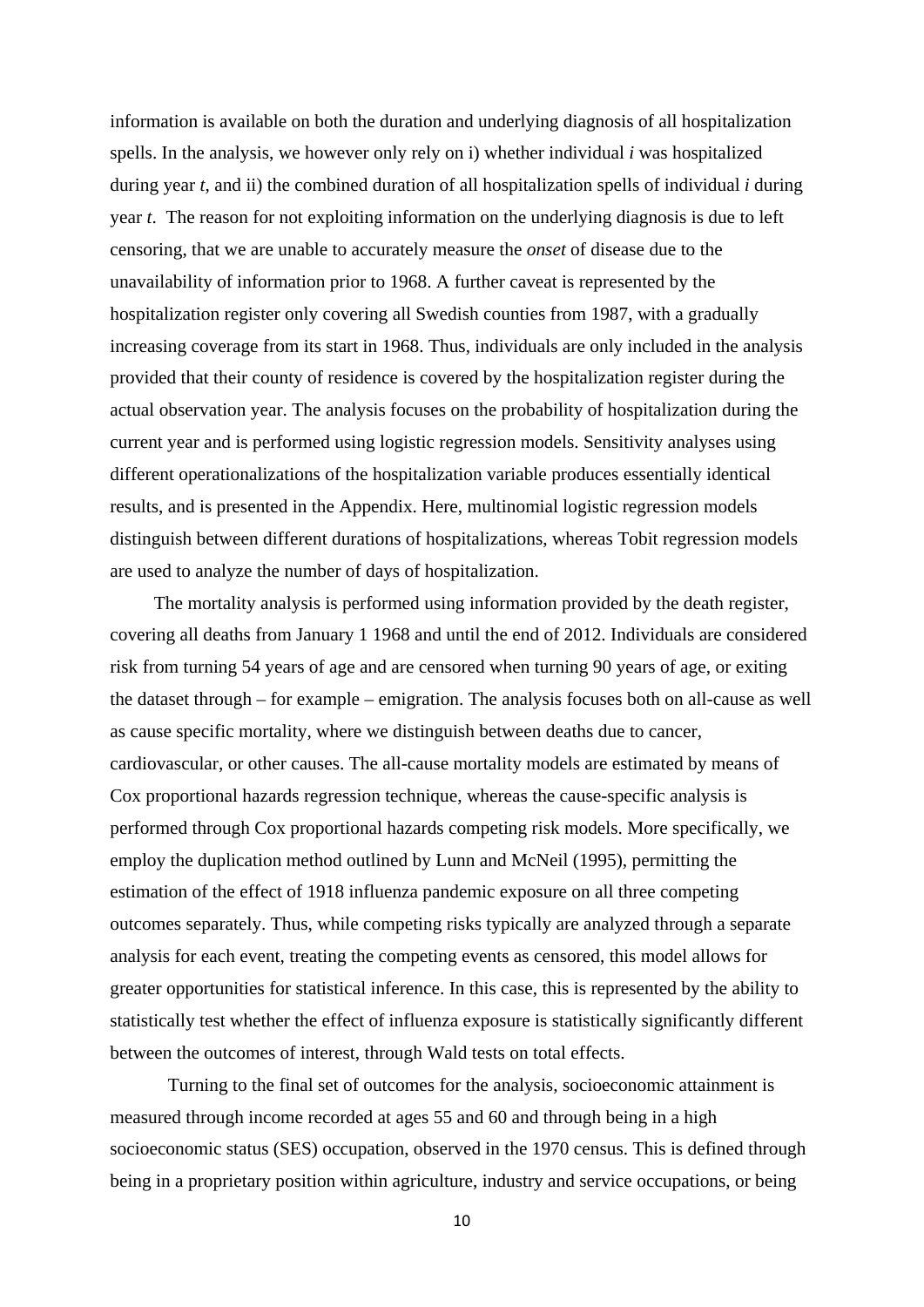in a military occupation. As a result, the birth cohorts examined in the analysis on occupational attainment are observed at different - yet not before attaining peak performing ages, between ages 48 and 56, an unavoidable feature of the data. The income data has been inflation adjusted to 1975 prices and is analyzed by means of Tobit regression to account for the considerable share of censored zero values, whereas the attainment of a high SES occupation is analyzed by means of binary logistic regression.

 All estimated models control for centered birth year and centered birth year, squared. Furthermore, all models include combined county, year and month of birth fixed effects, in order to account for seasonality and county-specific factors. The reason for this is that birth season has a social gradient, which consequently affects health and income (Buckles and Hungermann 2013).

#### **Descriptive statistics**

Table 1 displays variable means for the study population, which differs somewhat in terms of sample size depending on the outcome being examined. Standard deviations are only reported for continuous variables, in brackets. Common across all samples is that the population analyzed consistently is restricted to individuals born between 1914 and 1922, as well as how influenza exposure is defined. Across all samples, the population is centered at 1918, and each annual birth cohort contributes with between 10 and 13 percent of each sample. Indeed, there are no indications that either the 1918 or the 1919 cohort – exposed to the 1918 influenza pandemic during the fetal stage or during infancy – are decimated compared to surrounding birth cohorts. As can also be observed in the table, the share of individuals who were exposed to the 1918 influenza pandemic is highly similar across the samples analyzed. More specifically, approximately five percent of each sample was exposed during one of the trimesters of gestation, respectively, compared to the approximately 2.5 percent who were born during the first quarter of 1919, the definition most frequently encountered in the related previous research.

#### - Table 1 here

 The analyses of socioeconomic outcomes, income attainment and reporting a high SES occupation, is performed in a cross-sectional setting. Incomes are analyzed for men at the ages 55 and 60 and the sample means indicate an annual income of about 44,000 SEK (in 1975 prices). Using data from the 1970 census, the data also shows that around 20 percent of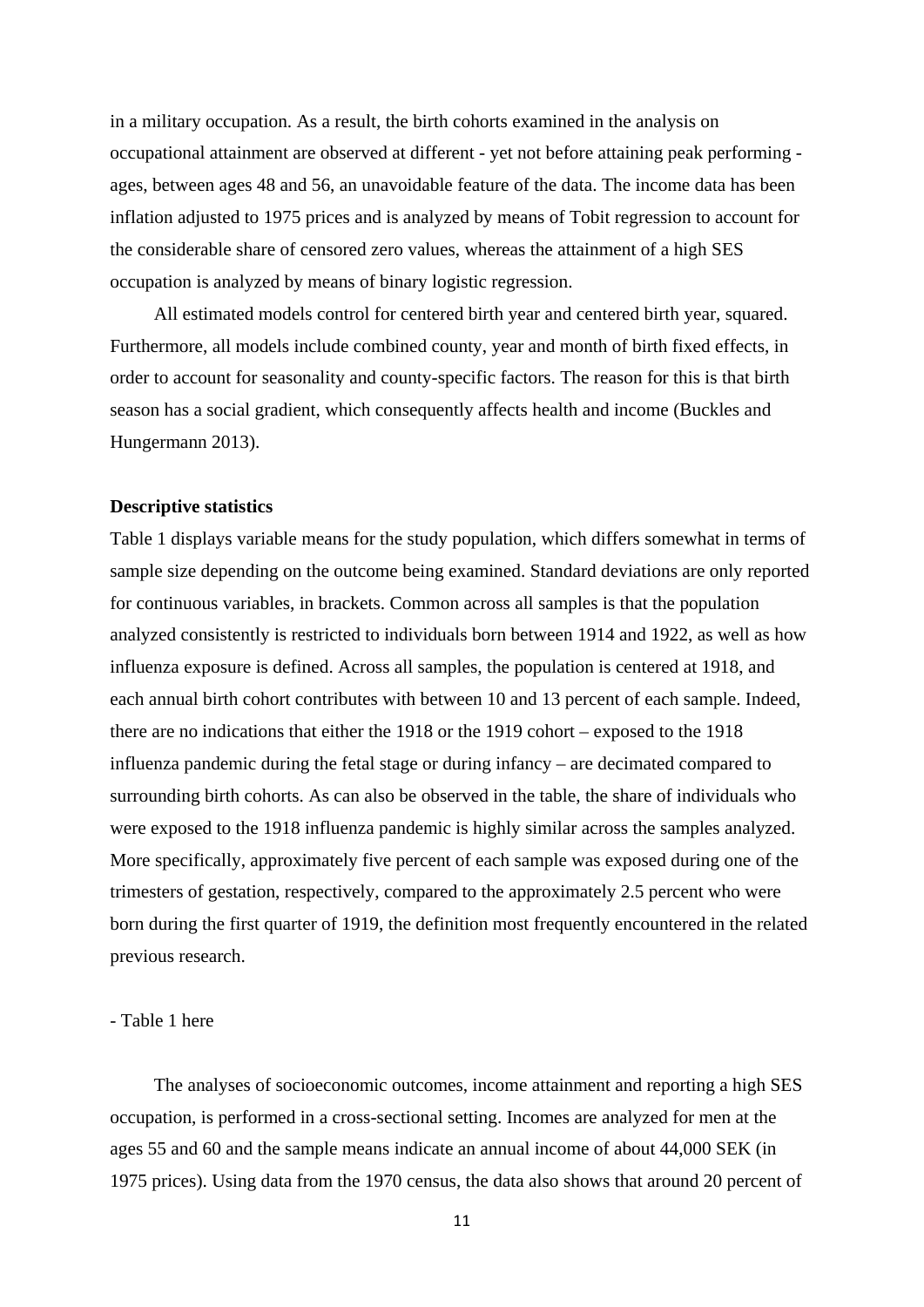the males in the examined birth cohorts had attained a high SES occupation. Of greater interest is, however, to what extent the data indicated that exposure to the influenza pandemic is associated with later life adversity. Figure 9 displays the log mean attained income – fixed at 1975 prices - at age 55 (on the left axis) as well as the mean probability of being in a high SES occupation (on the right axis), for all year and quarters of birth examined in the paper. The black vertical line represents the cohort born during the first quarter of 1919, in previous research typically considered to be the one most severely affected by the pandemic. For inflation adjusted log mean income, the data reveals an almost monotonically increasing trend across birth cohorts, clearly without any indications of the outcome of the Q1 cohort of 1919 diverging from the trend. A similar absence of such indications can be observed regarding the share attaining a high SES occupation.

#### - Figure 9 here

 Returning to Table 1, across all measurements of hospitalization, men are experiencing greater morbidity, as would also be expected. While the differences between the genders are not dramatic, in the age range examined for all cohorts – between the ages 54 and 90 – about 20 and 18 percent of the men and women, respectively, experience a hospitalization spell during any given year. Figure 10 displays a generally declining probability of hospitalization across birth cohorts for both men and women, also containing considerable volatility, albeit not necessarily consistent with a seasonal pattern. Thus, while the increasing hospitalization share among men born during the first quarter of 1919 is clearly above the trend, the extent of this is emphasized by the previous observation, exhibiting an unusually low value. Furthermore, a similarly elevated value can be observed for the cohort born during the second quarter of 1920, not plausibly attributable to the influenza pandemic. Among women, no indications of any consequences resulting from influenza pandemic can be observed. The mean days of hospitalization, displayed in Figure 11, indicates a monotonically decreasing trend, from 3.9/4.2 for the female/male 1914 Q1 cohort to 2.6/2.8 for the 1922 Q4 cohorts. Neither shows any indications that the cohort born during the first quarter of 1919 was any different from surrounding cohorts.

- Figure 10 and 11 here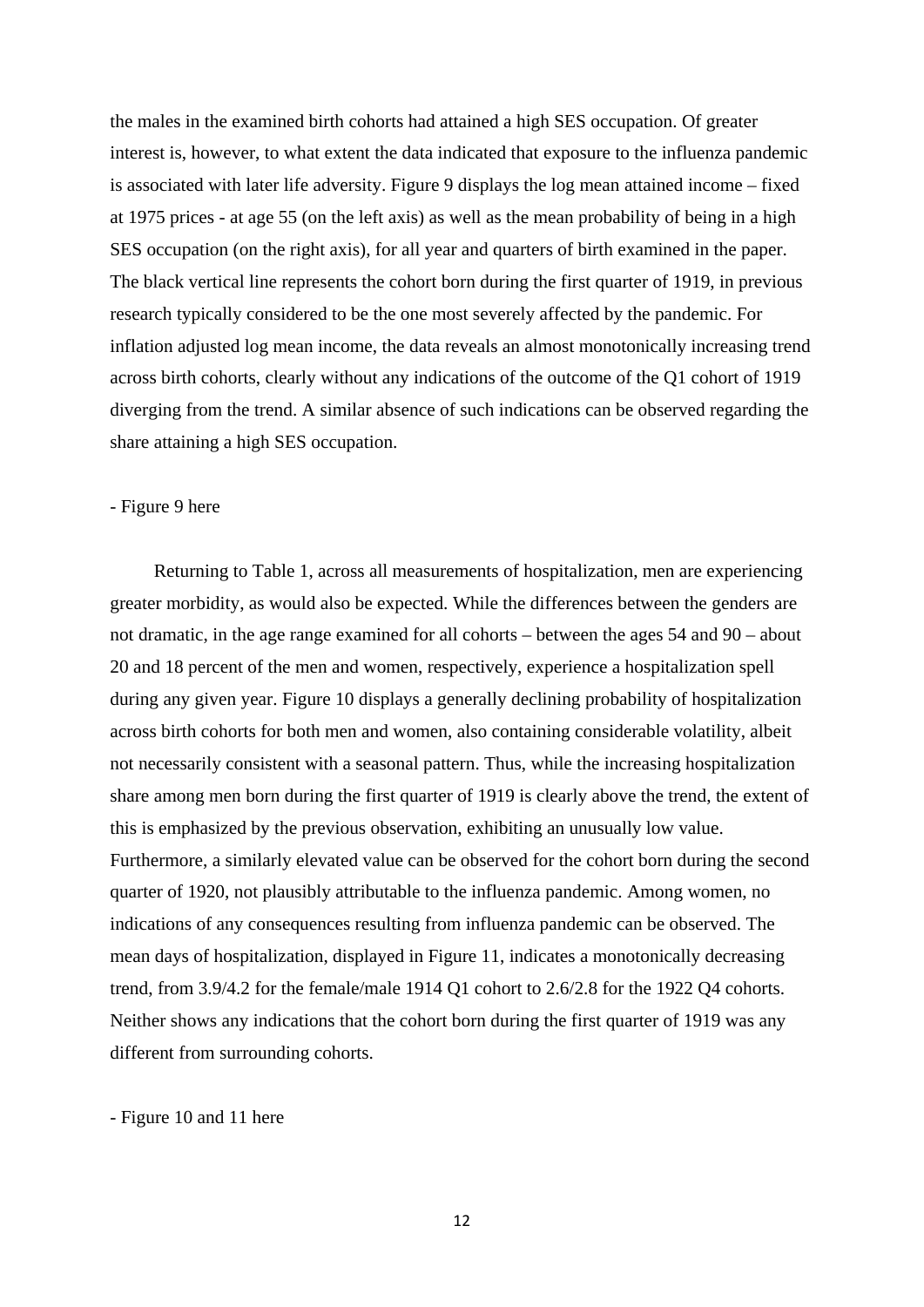The last two columns of Table 1 display the summary statistics for the mortality analysis, displaying males' overall higher mortality. Of the sample of individuals observed at age 54 and followed until death, age 90 or censoring, 86 and 71 percent of the males and females, respectively, die. The data also indicate that death due to cardiovascular disease represent the most common cause of death, representing more than double the share of deaths due to cancer. Figure 12 shows the development of the mean age at death for the examined birth cohorts, again displayed by quarter of birth. While showing an increasing tendency over time, this is indeed quite modest, not indicative of any noteworthy deviation from the overall trend experienced by the cohort born during the first quarter of 1919.

- Figure 12 here

#### **Results**

#### *Income attainment*

Table 2 presents the results from Tobit regression analyses on males' income attainment at ages 55 and 60, respectively. For each outcome, exposure to the 1918 influenza pandemic is defined as experienced by individuals born during the first quarter of 1919, in line with related previous research. Due to the access to county specific mortality data, exposure has also been more specifically defined, allowing us to identify the trimester of exposure, thus representing the second definition of exposure.

#### - Table 2 here

 Regardless of the age at measurement, individuals born during the first quarter of 1919 are observed with an *increased* income attainment, shown in Models 1 and 3 and clearly at odds with the à priori expectation. Whereas the coefficient is insignificant at age 55, it is both statistically and quantitatively significant at age 60. More specifically, males born during Q1 1919 enjoy an 862 SEK higher annual income (in 1975 prices) than surrounding birth cohorts, which translates to an approximately two percent income premium compared to the average at this age. When proceeding to the more precise definition of exposure, in Models 2 and 4, it emerges that this premium in particular is enjoyed by males exposed during the first trimester of pregnancy, with similar estimates both at ages 55 and 60. The income premium amounts to about 2.4 percent, to be compared to 1.4 and 1.8 percent at ages 55 and 60, respectively, if exposed during the second trimester. Among those exposed during the third trimester, no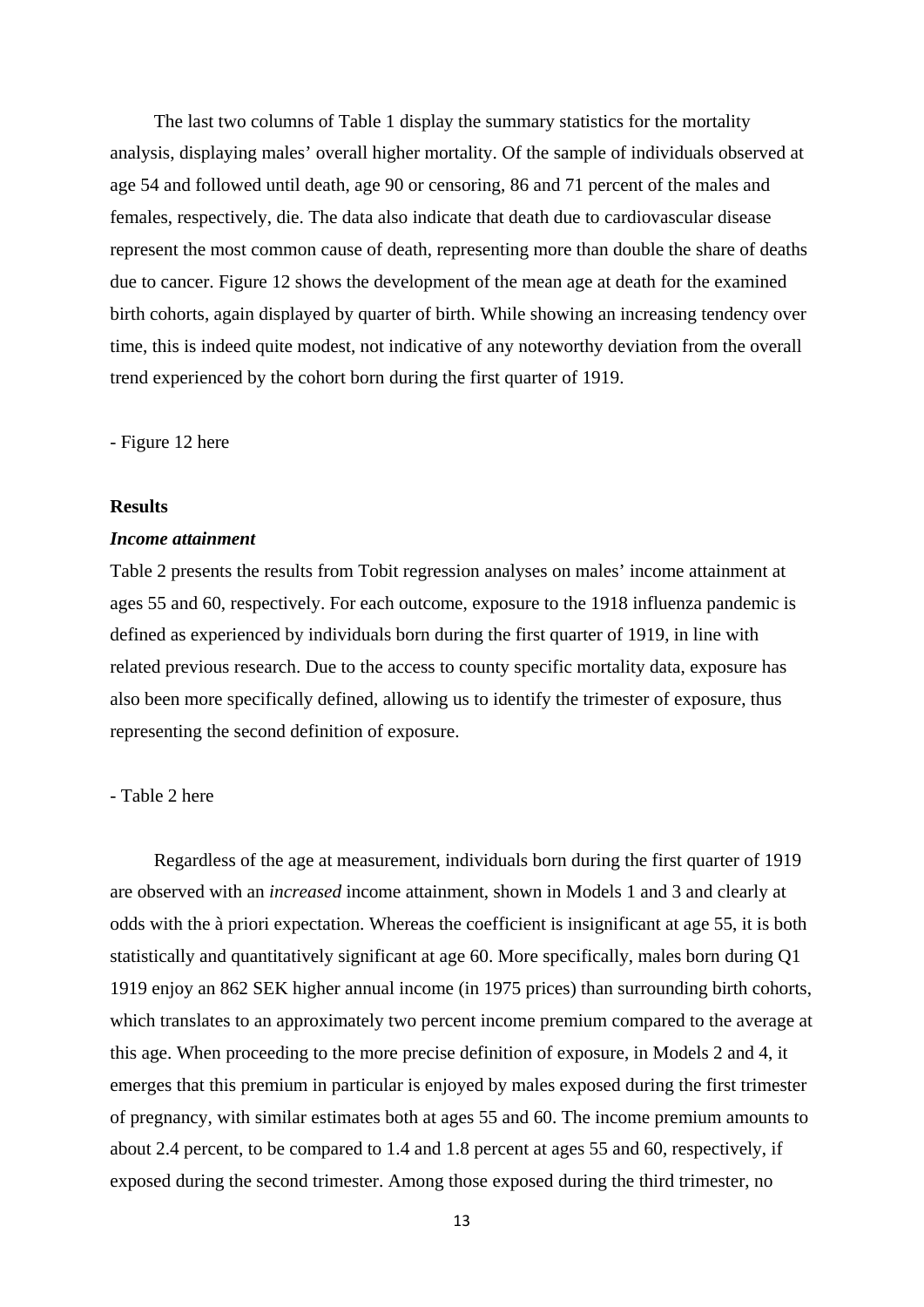significant effects are found. Given the fetus' greater sensitivity during the earlier stages of pregnancy, the results are consistent with selection being the main drivers underlying the results observed among individuals exposed during trimesters one and two.

#### *High SES occupation*

An outcome representing a different yet related measurement of labor market performance is measured through the attainment of a high SES occupation. As previously reported the outcome is dichotomous and measured using data from the 1970 census. The results, presented in Table 3, are consistent with those previously obtained for income attainment as far as the absence of evidence showing that fetal exposure to the 1918 influenza pandemic is associated with adverse socioeconomic outcomes are concerned. However, whereas the strongest positive effects for income were observed among those exposed during trimester one, as regards the probability of attaining a high SES occupation, a significantly elevated probability is only observed among males exposed during trimester two. More specifically, compared to surrounding birth cohorts, exposure during the second trimester is associated with a 4.6 percent increase in the probability of attaining a high SES occupation. While the estimates for exposure during trimester one and three (as well as being born during Q1 1919) are statistically insignificant, the point estimates show an increased rather than decreased probability of high SES occupation attainment among individuals exposed to the 1918 influenza pandemic.

#### - Table 3 here

 We have so far not found any evidence supporting the hypothesis that exposure to the 1918 influenza pandemic caused an adversity in terms of socioeconomic attainment during late adulthood. Instead, the results so far show that males exposed during the earlier part of pregnancy became positively selected and thus experienced improved socioeconomic outcomes in the ages here examined, compared to surrounding birth cohorts.

#### *Hospitalization*

Table 4 presents results for males as well as females, estimating the probability of being hospitalized during any given year between the age of 54 and 90. With the results regarding socioeconomic outcomes in mind, the results for males on morbidity through hospitalization are quite striking. More specifically, as indicated in Model 1, males born during the first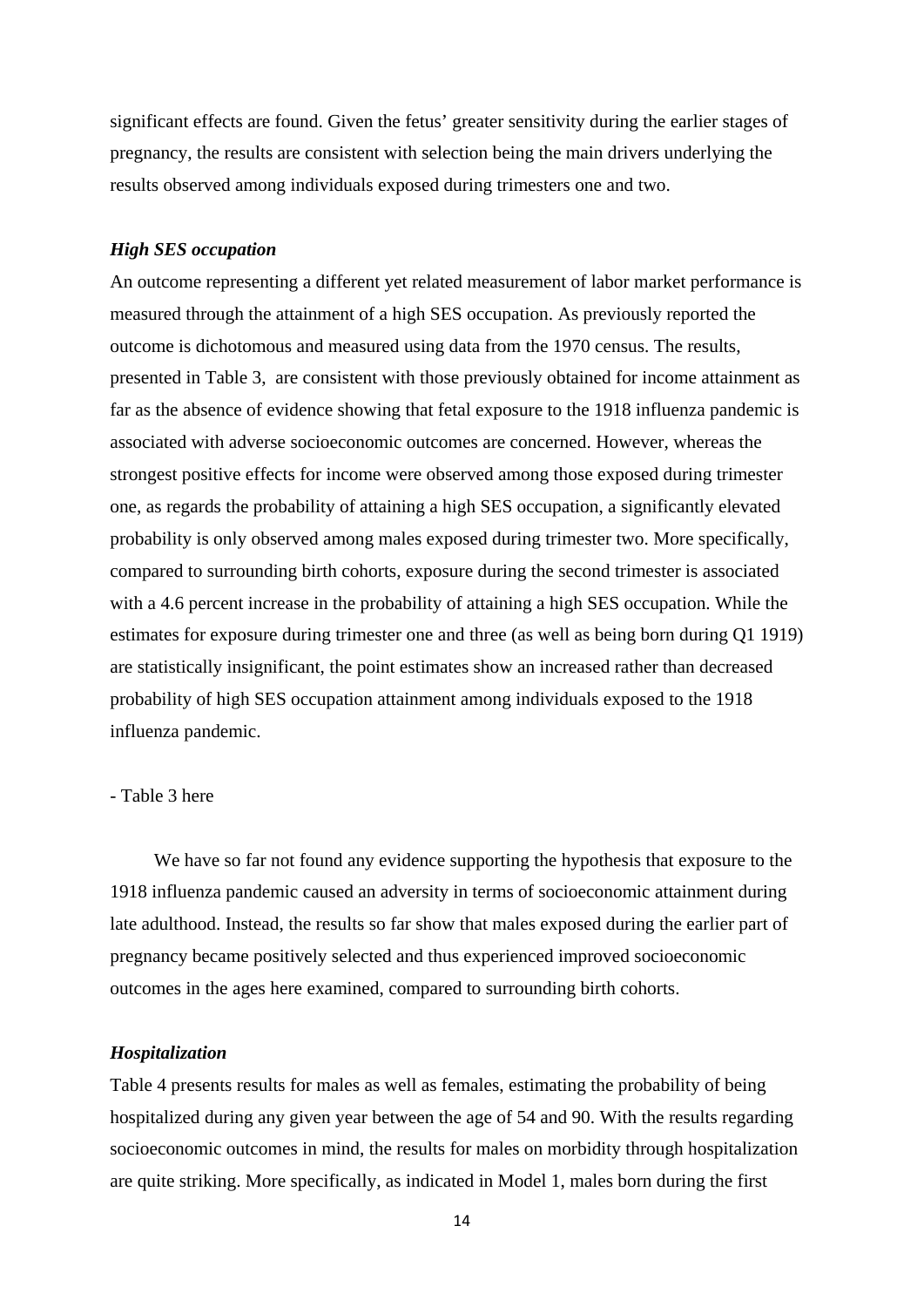quarter of 1919 not only experience significantly higher incomes, but also a 3.6 percent higher risk of hospitalization. Similarly, an increased (3.1 percent) probability of hospitalization among individuals exposed to the 1918 influenza pandemic is found for the second trimester.

#### - Table 4 here

 Largely similar results are found among women, however showing differences in when the female fetus was particularly vulnerable to 1918 influenza pandemic exposure. Whereas exposure for individuals born during the first quarter of 1919 resembles that observed for males, with a 2.9 percent increase in the risk of hospitalization, shown in Model 3, the analysis by trimester of exposure indicates females exposed during the last trimester as particularly disadvantaged. More specifically, as indicated by Model 4, females exposed during this last trimester of pregnancy experience a 3.2 percent increase in the probability of hospitalization. For both males and females, identical models have been run using alternative outcome variables, with days' of hospitalization during the current year operationalized as a continuous as well as a categorical variable. The models, provided in Table A1/A2, Appendix, strongly confirm the results already discussed in this subsection. More specifically, among males, influenza exposure during the second trimester is systematically linked to longer hospitalization spells, with the same being the case among women exposed during the third trimester.

#### *Mortality*

The mortality analyses focuses on outcomes that are operationalized both as all-cause and cause specific mortality. Similar to the morbidity analyses, individuals are considered at risk from turning age 54 and subsequently followed until death, turning age 90 or censoring. The modelling strategy again follows that employed in previous sections, with Models 1 and 3 in Table 6 estimating the change in the mortality hazard among men and women who were born during the first quarter of 1919, respectively. Model 1, displayed in Table 5, indicates that the mortality response among males, elevating the hazard with a statistically significant 3.8 percent, is substantially more accentuated compared to that observed for women in Model 3. Here, the parameter fails to be statistically significant, also showing a considerably more modest elevation of the mortality risk (1.2 percent).

 Proceeding to Models 2 and 4, exploiting more precise information on the timing of fetal exposure to the 1918 influenza pandemic, the results for males again strongly resemble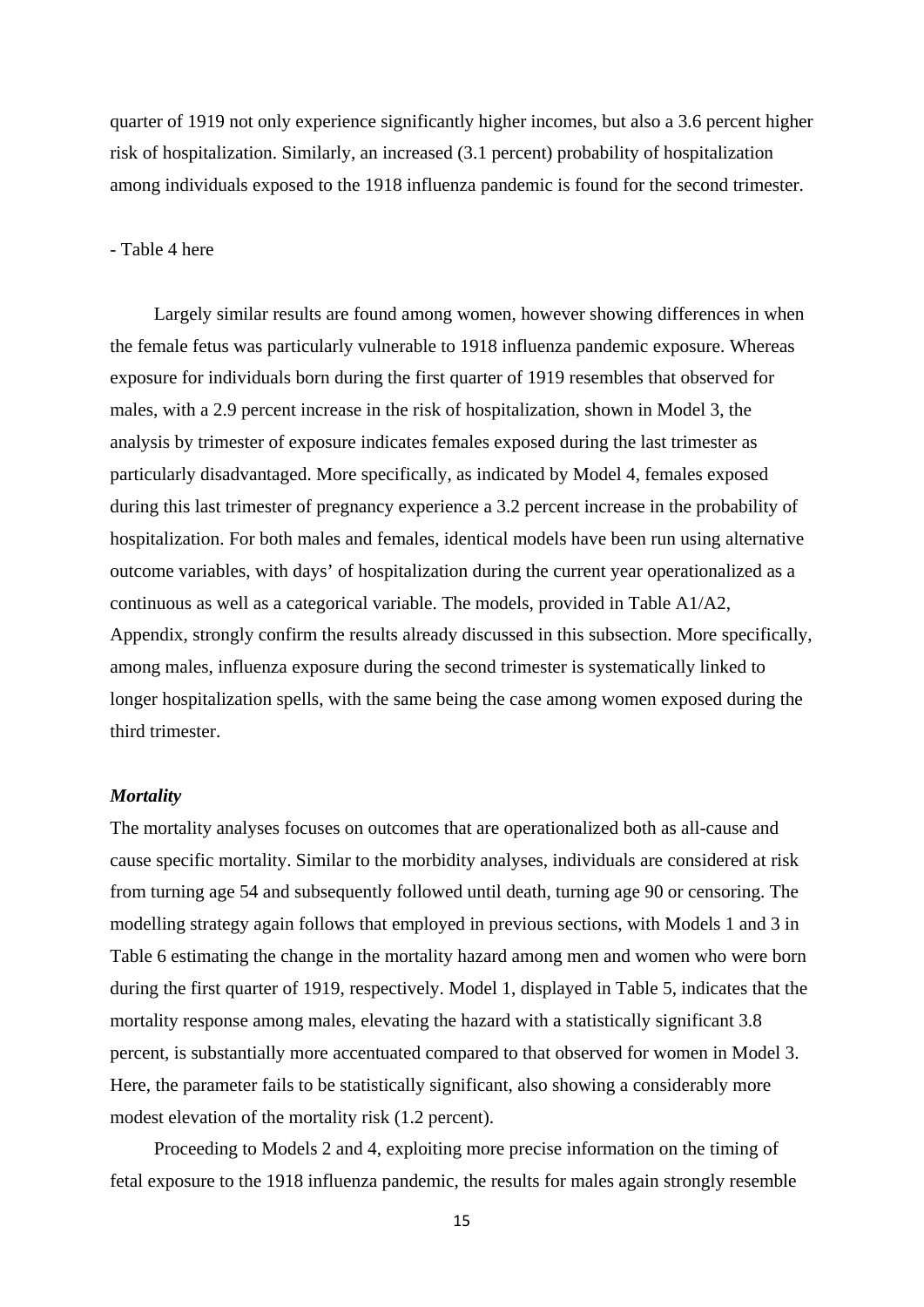those obtained in the morbidity analysis. More specifically, exposure during the second trimester appears to be particularly harmful and associated with a 3.1 percent increase in the mortality hazard. That exposure during this trimester among males is exceptional is further underlined by the close to null point estimates for individuals exposed during trimesters one or three, both being statistically insignificant. Model 4 displays corresponding results for females, confirming that the weaker mortality response among females previously observed is not concealing a pattern only observable through a more precise definition of exposure. Indeed, whereas the point estimates for females exposed during trimesters show an increased mortality risk, the size of the effect is negligible (<1 percent) and statistically insignificant.

#### - Table 5 here

 Lastly, the effect of the influenza on cause specific mortality is estimated by means of competing risk Cox proportional hazards regression, using the so-called Lunn-McNeill method. The analyses distinguishes between mortality due to cardiovascular disease, cancer or other causes, and presented in Table 6 are the total effects for respective form of influenza exposure and its effect on the cause specific mortality hazard. As the effects for the non-base outcomes are obtained through interaction effects, the parameter standard errors are only reported for the base effects (cancer mortality). Instead of standard errors, Wald test statistics are reported for cardiovascular and other cause mortality.

#### - Table 6 here

 Model 1 is estimated on the male sample, considering individuals born during the first quarter of 1919 as exposed to the 1918 influenza pandemic. While not estimated with enough precision to be statistically significant, we find elevated mortality risks in cancer and cardiovascular disease, both amounting to around 4 percent. A similar tendency is observed among women (Model 3), where those born during the first quarter of 1919 experience an elevated mortality risk in cancer and cardiovascular disease. Again, the parameters are, however, statistically insignificant. Whereas a statistically insignificant increase in mortality risk due to other causes amounting to one percent is observed among males, a slight decrease is observed among females. Models 2 and 4, estimated on males and females separately, again indicates stronger mortality responses among males. Indeed, influenza exposure during trimester two stands out as the period during which this insult is associated with the most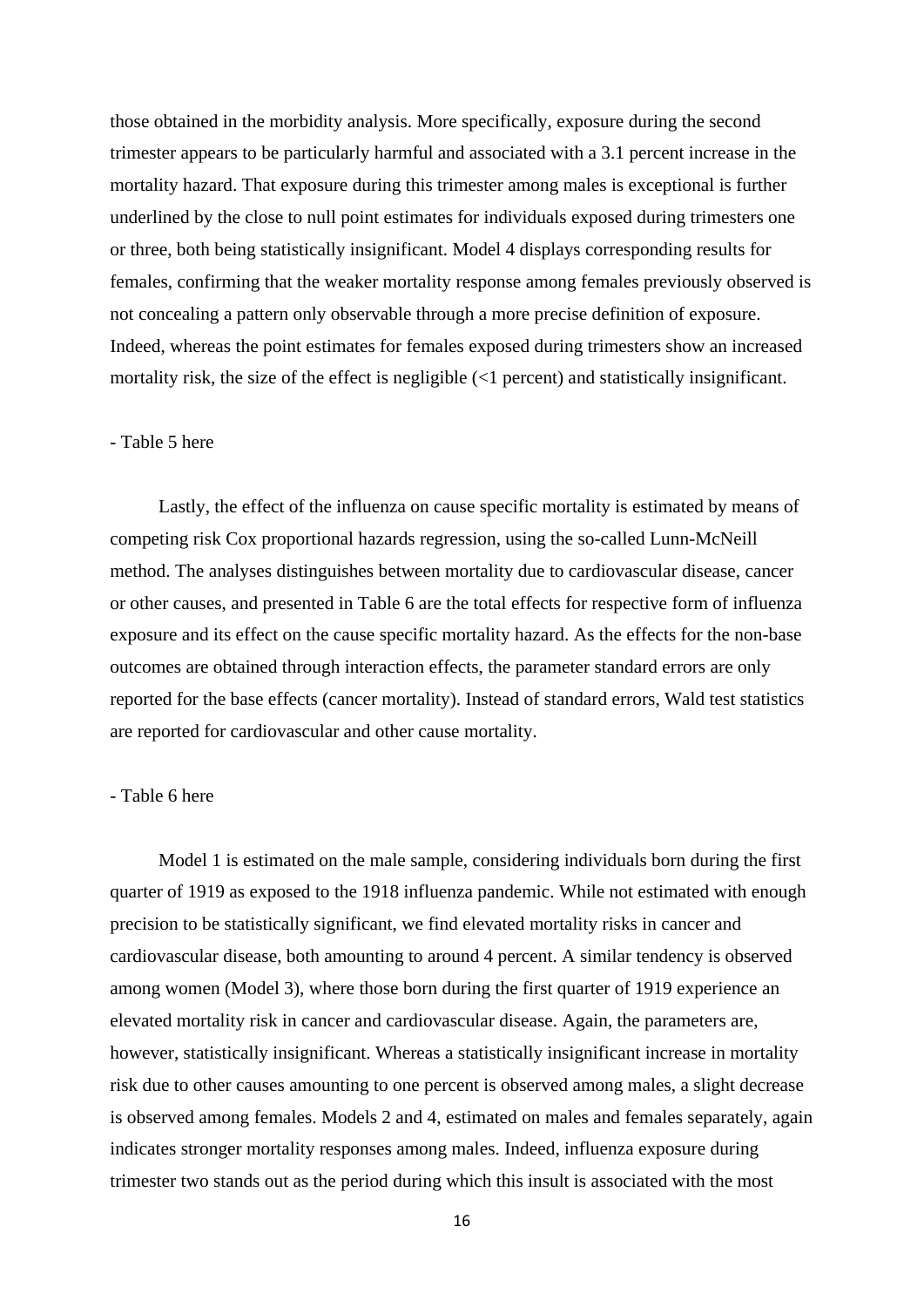disadvantageous outcomes for males, most strongly (and statistically significant) driven by cancer mortality. Also for cardiovascular mortality is the effect the strongest for males exposed during trimester two, yet both weaker than for cancer mortality and not statistically significant according to the Wald test. Among females, presented in Model 4, effects that are both smaller in size and statistically insignificant can be observed, along with a rather less consistent pattern regarding the timing of exposure and the consequences thereof. More specifically, whereas a small but statistically insignificant mortality risk in cancer disease (1.7 percent) among females exposed to the 1918 influenza during the second trimester is obtained, the third trimester of exposure appears to be the most strongly connected to an increased mortality risk in cardiovascular disease (2.2 percent) and other causes (0.7 percent).

#### **Summary and discussion**

In 2009, countries across the world feared the outbreak of another influenza pandemic. The fears were partly linked to the huge immediate effects in terms of deaths it may cause, and partly to possibly long lasting consequences of those surviving the disease. As a result, nations spent huge amounts of money on vaccination campaigns and other forms of preparations to limit the consequences of a pandemic outbreak.

 While the immediate costs of the 1918 influenza pandemic were evident, claiming at least 40 million lives worldwide during its short presence from the summer of 1918 until the spring the following year, the long lasting effects are less well-known. They have, however, recently been analyzed by epidemiologists, demographers, and economists with a great deal of variation in the results. While some studies find strong *scarring effects* on income and health, others find only weak or no effects at all. Others again find that the *selection effect* dominates. Whether this is due to data problems or omitted variables, for example for not taking changes in parental socio-economic status into account is unclear. Thus the question remain: how strong are the long term effects of fetal stress during the 1918 influenza pandemic on health and prosperity?

 Testing the fetal origins hypothesis on Sweden, we use data for a country for which we at an aggregated level know the occupational composition of parents to the children born during the time of the 1918 influenza. By using data for the entire country, and not certain states, or counties, or a retrospective survey, we not only get access to large amounts of information but we also avoid sampling problems. Furthermore, by having access to more detailed information on time and place of birth, as well as adulthood attainment of income,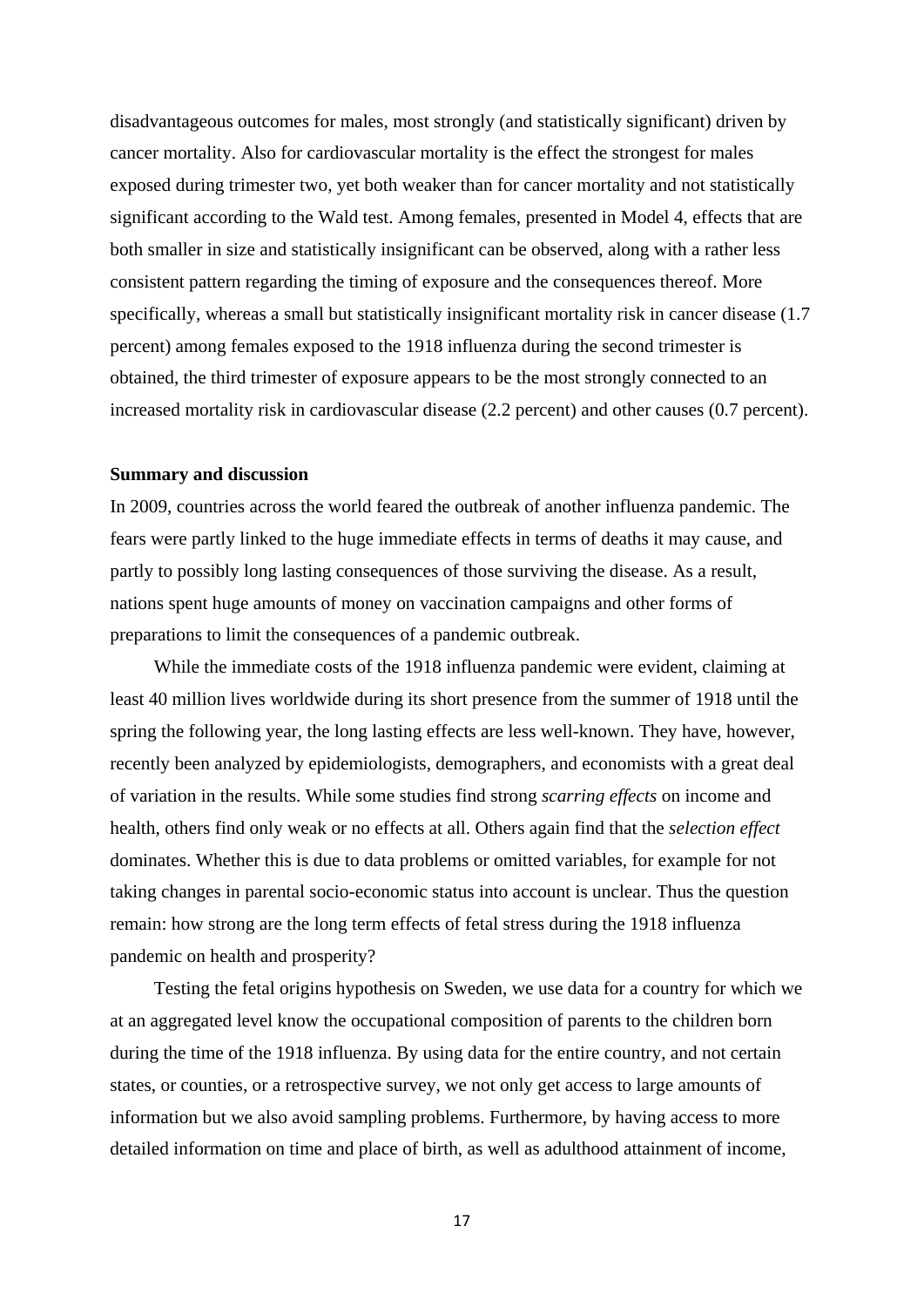occupation, health, and mortality, we are able to model the exposure, and the outcomes thereof in more detail.

 In terms of health outcomes, our results are consistent with the fetal origins hypothesis that scarring and not selection is predominant. More specifically, among both sexes, exposure to the 1918 influenza while *in utero* resulted in higher morbidity, as measured by hospitalization. In terms of mortality, significant effects are only found among males, and the effects are overall quite small. The all-cause mortality risk is never more than 3.8 percent higher for those exposed compared to surrounding cohorts. Myrskylä et al (2013) find an effect of 9 percent, using retrospective data for a sample of US born. The results from the U.S., however, potentially suffer from a bias resulting from compositional changes in the socioeconomic status of children born during the First World War. For Sweden we know that such changes are small, the proportion of children born to well-off parents is only slightly higher, a few percentage points, in 1917 to 1919 than in the years before and after. From analyses of aggregated cohort mortality we also know that these cohorts have similar survival rates over the life course, improving life expectancy by 4-5 months per year, and only with small reductions for the cohort born in 1914 and 1918. Thus the 1918 influenza pandemic in Sweden shortened adult life, but only moderately.

 While Almond found negative and significant, but modest, effects of the 1918 pandemic on adult incomes, the negative effect has been shown to be considerably stronger elsewhere, e.g. in Brazil where the flu cohort earned - arguably perversely - 26 % less than surrounding cohorts (Nelson 2010). Our results for Sweden, display a lack of indications showing that individuals who were exposed to the influenza pandemic in utero suffered from lower earnings in late adulthood. Indeed, the results – only estimated on males – show that individuals who were exposed during the first (and second) trimester experienced higher earnings, both at age 55 and at age 60. Similar results were also found regarding the ability to attain a high socioeconomic occupation.

 The descriptive analysis showed the possibility of fetuses exposed during the final stages of pregnancy as being selected, due to the peak in stillbirths in October of 1918. Furthermore, due to the greater sensitivity of male fetuses, it was hypothesized that such selection mechanisms should be accentuated among boys. Comparing male and female health outcomes, it is clear that the period of exposure associated with the strongest adulthood health responses is the second trimester for males and the third trimester for females. While not conclusive evidence, it appears to be possible that the lowered response among males exposed in trimester three can be linked to aforementioned fetal selection. Turning to the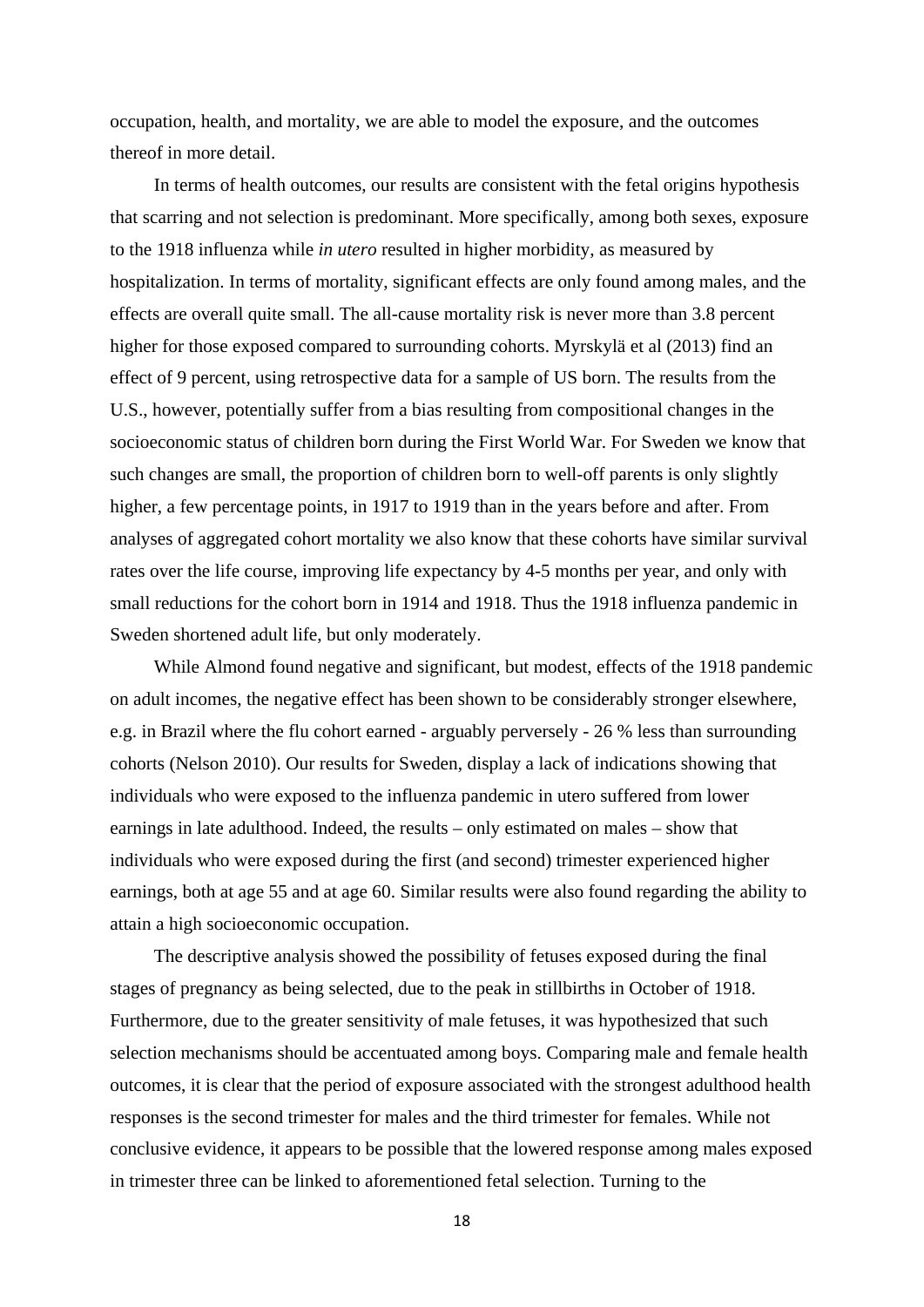socioeconomic outcomes, only estimated for males, however complicates this story. The cohorts exposed during the final trimester do not display similar indications of positive selection in terms of socioeconomic outcomes as for health. Instead, it is the cohorts who were exposed during trimesters one and two who experience superior income and occupational attainment. This is particularly interesting, as the sex ratio at birth provided no indications of increasing spontaneous abortions among cohorts exposed to the 1918 influenza during early gestation.

 While the effect of in utero exposure to the 1918 influenza on adult hospitalization and mortality is conclusive and supports the fetal origins hypotheses, the size of the effects appear to be relatively modest. More specifically, the largest effect on hospitalizations for both men and women is about a three percent increase, which should be compared to the mean hospitalization rate at between 18 and 20 percent. In terms of the influence of fetal influenza exposure on socioeconomic outcomes, the results are consistent across outcomes, but somewhat difficult to reconcile with the à priori expectations. Consequently, while exposure to the 1918 influenza pandemic while in utero indeed did alter an individual's life trajectory, it hardly did so in as powerful a fashion as has been found in some of the previous literature. In conclusion, the results on Sweden show that is difficult to identify whether scarring or selection is the dominant mechanism. This fits well with the previous studies on Sweden, by Karlsson et al (2014) and by Richter and Robling (2015). Furthermore, our results also highlight that it is important to discuss how big the effects of a given insult are compared to other factors, and not only focus on the direction of the effect and significance.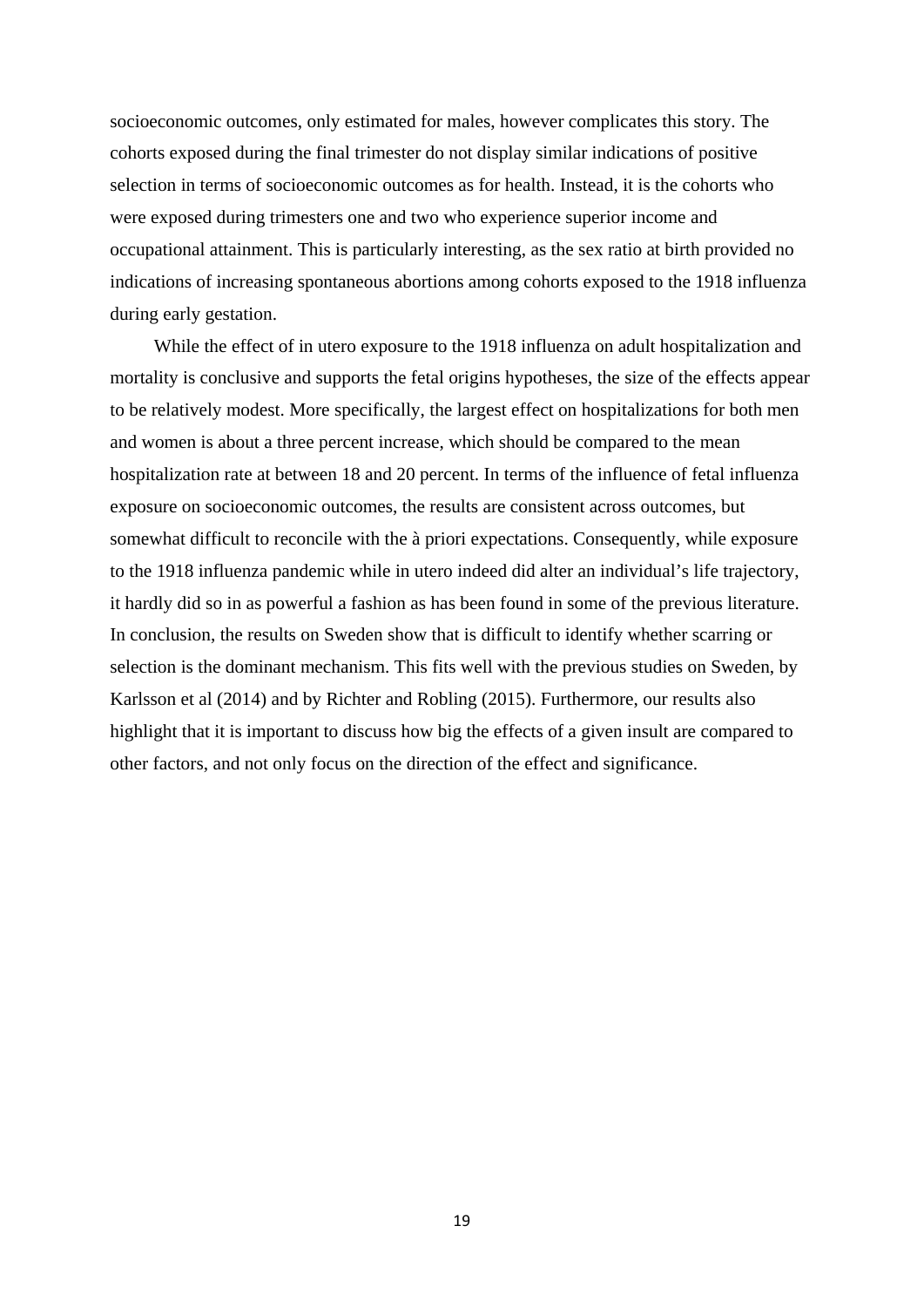#### **References**

*Publications* 

- Alling, G. 1919. "Översikt över "Spanska sjukans" förlopp bland Höganäsverkets personal." *Allmänna Svenska Läkartidningen, 25:581-589.* Stockholm.
- Almond, D. 2006. "Is the 1918 Influenza Pandemic Over? Long-term effects of *In utero* Influenza Exposure in the Post-1940 U.S. Population." *Journal of Political Economy,*  114:672-712.
- Almond, D., Currie, J. 2011. "Killing Me Softly: The Fetal Origins Hypothesis." *The Journal of Economic Perspective.* 25, 3:153-172.
- Åman, M. 1990. *Spanska sjukan. Den svenska epidemin 1918-1920 och dess internationella bakgrund.* Uppsala: Almqvist & Wiksell International Stockholm.

Barker, D. 1994 *Mothers, babies, and disease in later life.* London: BMJ Publishing Group.

- Black, S, Devereux, P, and Salvanes, K. 2007. "From the Cradle to the Job Market? The Effect of Birth Weight on Adult Outcomes of Children." *The Quarterly Journal of Economics,* 122(1):409-439.
- Brown, R. 2011. "The 1918 U.S. Influenza Pandemic as a Natural Experiment, Revisited." Duke University. *Conference paper.*
- Buckles, K S, Hungerman, D M. 2013. "Season of birth and later outcomes: Old questions, new answers." *The Review of Economics and Statistics*. July, 95(3):711-724.
- Case, A., Fertig, A, and Paxson, C. 2005. "The Lasting Impact of Childhood Health and Circumstance." *Journal of Health Economics*, 24(2):365-389.
- Christensen, K. 2005. "Early events and later life health: Twin and famine studies." In Bengtsson, T (ed) *Perspectives on mortality forecasting. V. Cohort factors: How conditions in early life influence mortality later in life*. Swedish Insurance Agency: Stockholm.
- Cohen, A.A., Tillinghast, J., & Canudas-Romo, V. 2010. "No consistent effects of prenatal or neonatal exposure to 1918 influenza pandemic on late-life mortality in 24 developed countries." *Demographic Research*, 22(20), pp.579-634.
- Crosby, A.W. 1989. *America's forgotten pandemic: The influenza of 1918.* New York: Cambridge University Press.
- Currie, J. 2009. "Healthy, Wealthy, and Wise: Socioeconomic Status, Poor Health in childhood, and Human Capital Development." *Journal of Economic Literature,* 47, 1:87- 122.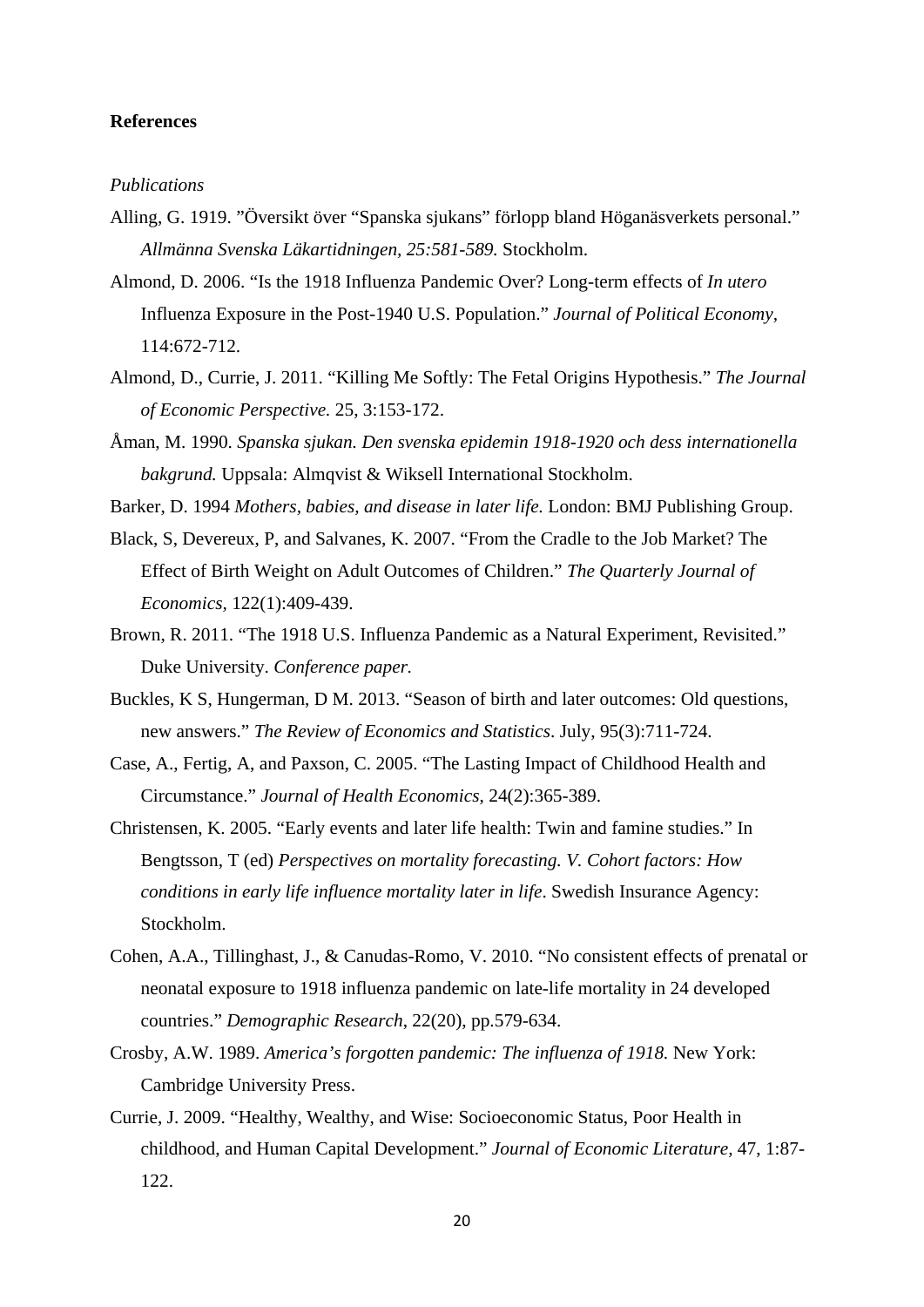- Currie, J., Hyson, R. 1999. "Is the Impact of Shocks Cushioned by Socioeconomic Status? The Case of Low Birth Weight." *American Economic Review*, 89(2): 245–50.
- Currie, J., and Moretti, E. 2007. "Biology as Destiny? Short- and Long-Run Determinants of Intergenerational Transmission of Birth Weight." *Journal of Labor Economics*, 25(2): 231–64.
- Gagnon, A, Miller MS, Hallman SA, Bourbeau R, Herring DA, Earn DJD, Madrenas J. 2013. "Age-specific mortality during the 1918 influenza pandemic: Unraveling the mystery of high young adult mortality." *PLoS ONE* 8(8): e69586.
- Gibson, G. 1919. "Några iakttagelser över "Spanska sjukan" bland bruksarbetare i Sandviken." *Allmänna Svenska Läkartidningen, 7:160-165.* Stockholm.
- Godfrey, K.M., Barker, D.J.P. 2000. "Fetal nutrition and adult disease." *Am. J. Clin. Nutr.* Suppl. 71:1344S-1352S.
- Gregg, N.Mc.A. 1941. "Congenital cataract following German measles in the mother." *Trans. Ophthalmol. Soc. Australia*, 3:35–46.
- Johnson, R.C., Schoeni, R.F. 2007. "The influence of early-life events on human capital, health status, and labor market outcomes over the life course." *Institute for Research on Labor and Employment*, Berkeley CA; January 2007 (Report No.: PSC Research Report No. 07-616)
- Karlsson, M, Nilsson, T, Pichler, S (2014) "The impact of the 1918 1918 influenza pandemic epidemic on economic performance in Sweden: An investigation into the consequences of an extraordinary mortality shock", *Journal of Health Economics*, 36 (July), 1–19
- Kuh D, Ben-Shlomo Y. 2004. *A life course approach to chronic disease epidemiology.* 2nd ed. New York: Oxford University Press.
- Lin, M-J, Liu, E M. 2014. "Does *in utero* exposure to illness matter? The 1918 influenza epidemic in Taiwan as a natural experiment." *NBER Working Paper* 20166.
- McBride,W. G. 1961. "Thalidomide and Congenital Abnormalities. Letter to the Editor." *The Lancet* 2. December 16: 1358.
- Myrskylä, M., Mehta, N.K., Chang, V.W. 2013. "Early Life Exposure to the 1918 Influenza Pandemic and Old-Age Mortality by Cause of Death." *American journal of public health*  103.7 (2013): e83-e90.
- Nelson, R.E. 2010. "Testing the Fetal Origins Hypothesis in a Developing Country: Evidence from the 1918 Influenza Pandemic." *Health Economics*, 19(10): 1182-1192.
- Neelsen, S., Stratmann. T. 2012). "Long-Run Effects of Fetal Influenza Exposure: Evidence from Switzerland." *Social Science and Medicine*, 74(1), 58-66.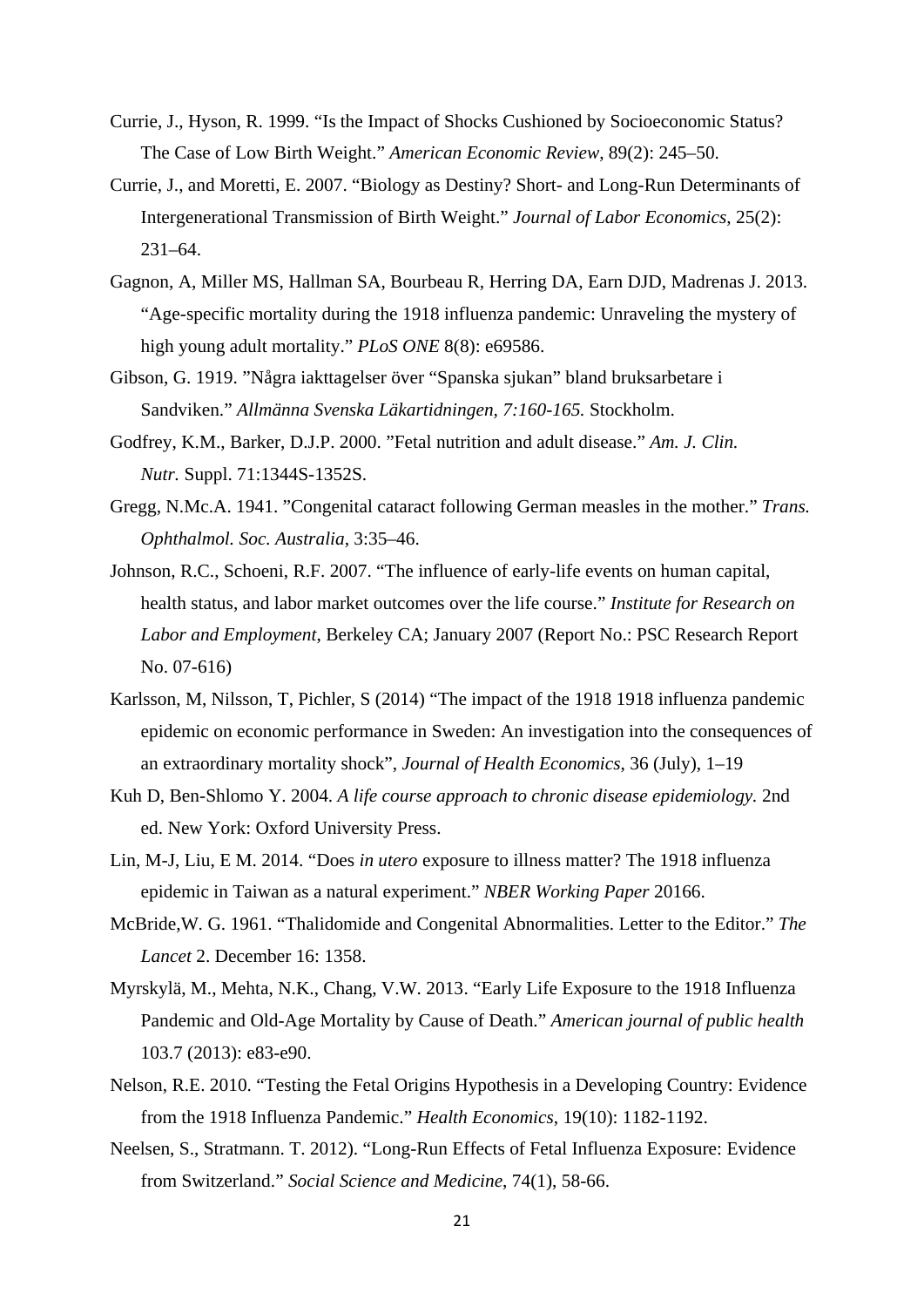- Palloni, A, Milesi, C, White, RG, and Turner, A. 2009. "Early childhood health, reproduction of economic inequalities and the persistence of health and mortality differentials." Special issue of *Social Science and Medicine*, 68(9):1561-1744.
- Royer, H. 2009. "Separated at Girth: US Twin Estimates of the Effects of Birth Weight." *American Economic Journal*: Applied Economics, 1(1): 49–85.
- Richter, A., Robling, P O (2015) "Multigenerational effects of the 1918-19 influenza pandemic on educational attainment: Evidence from Sweden", in Robling, P O *Essays on the Origins of Human Capital, Crima and Income Inequality.* Stockholm: Swedish Insitute for Social Research 92.
- Smith, JP. 2009. "The Impact of Childhood on Adult Labor Market Outcomes." *Review of Economics and Statistics*, 91(3):478-489.
- Tauenberger, J.K., and Morens, D.M. 2006. "1918 Influenza: The Mother of All Pandemics." *Emerging Infectious Diseases*, 12(1): 15-22.
- von Lenz, W., Knapp, K. 1962. "Die thalidomid-embryopathie." *Deutsche Medizinishe Wochenschrift*, 87(24): 1232–42.
- Widstrand, A. 1918. "Studier över influensaepidemien ("spanska sjukan") 1918 och dess förlopp vid flottans varv i Stockholm", Hälso- och sjukvården vid marinen 1917-18, bil. 3, 89-92. Stockholm: SOS Hälso- och sjukvård.

#### *Official publications*

SOS Befolkningsrörelsen åren 1915, 1916, 1917 och 1918-1920. Stockholm: Kungliga Statistiska Centralbyrån.

SOS Allmän hälso- och sjukvård år. 1918. Stockholm: Kungliga Statistiska Centralbyrån.

#### *Archival information*

Höganäsverkets arkiv. 1919. Spanska sjukan vid gruvdriften under 1818, Diverse. RF/P U16. Höganäs.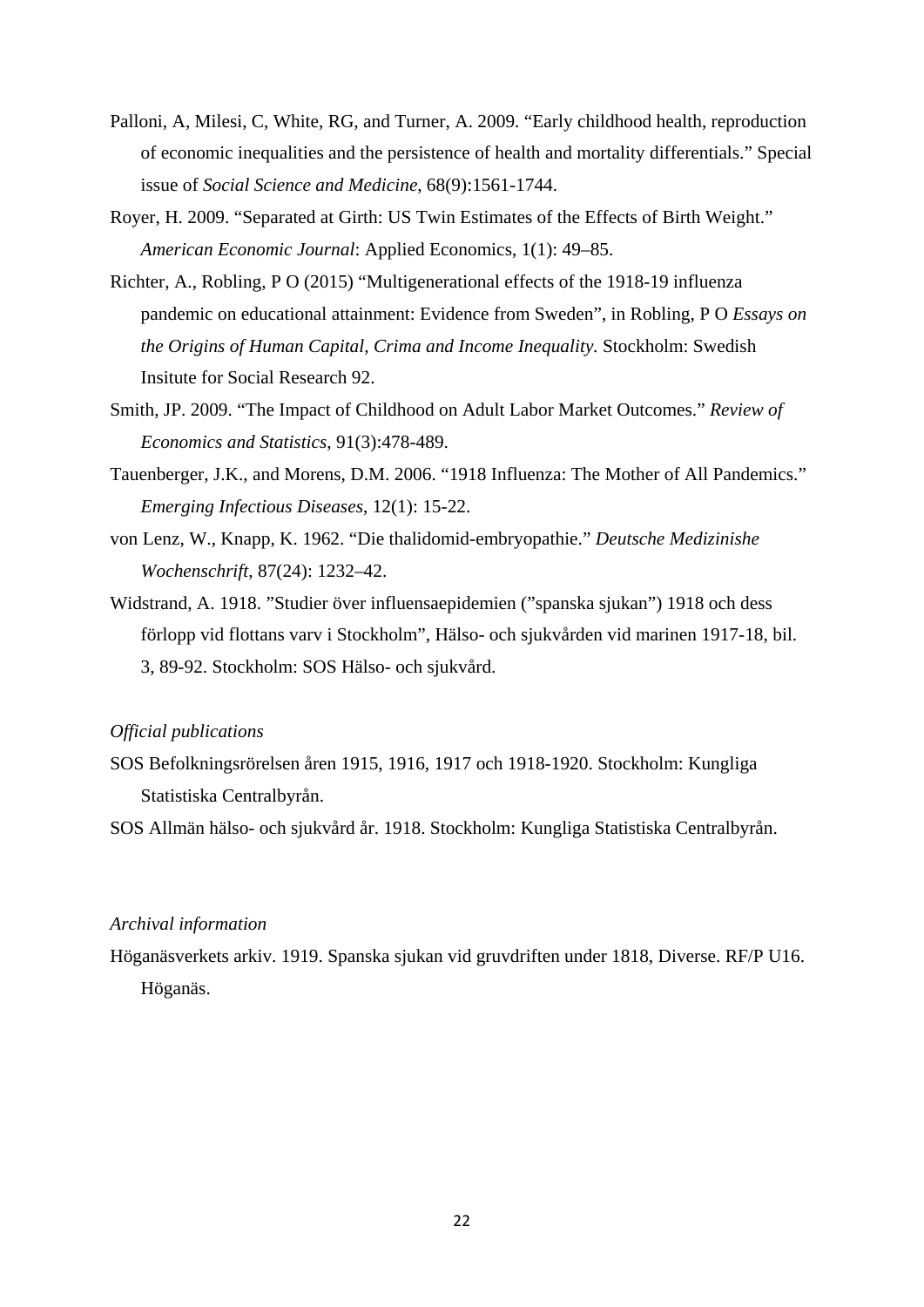### Table 1: Sample means

|                                                                                                   | <b>High SES</b><br>occupation | Income,<br>age 55 | Income,<br>age 60 |         | Hospitalization |         | Mortality |
|---------------------------------------------------------------------------------------------------|-------------------------------|-------------------|-------------------|---------|-----------------|---------|-----------|
|                                                                                                   | Men                           | Men               | Men               | Men     | Women           | Men     | Women     |
| High SES occupation (%)                                                                           | 21.4                          |                   |                   |         |                 |         |           |
| Income $(1000's)$                                                                                 |                               | 44.6              | 43.8              |         |                 |         |           |
|                                                                                                   |                               | [35.5]            | [30.6]            |         |                 |         |           |
| Hospitalization during current year (%)<br>Days of hospitalization during current year<br>$(\%):$ |                               |                   |                   | 19.8    | 17.5            |         |           |
| 0 days                                                                                            |                               |                   |                   | 80.2    | 82.5            |         |           |
| $1-5$ days                                                                                        |                               |                   |                   | 7.5     | 6.1             |         |           |
| $6-10$ days                                                                                       |                               |                   |                   | 4.1     | 3.7             |         |           |
| 11-20 days                                                                                        |                               |                   |                   | 3.7     | 3.4             |         |           |
| 21-30 days                                                                                        |                               |                   |                   | 1.7     | 1.6             |         |           |
| 31 days or more                                                                                   |                               |                   |                   | 2.9     | 2.7             |         |           |
| Days of hospitalization during current year                                                       |                               |                   |                   | 3.4     | 3.1             |         |           |
|                                                                                                   |                               |                   |                   | [14.4]  | [17.5]          |         |           |
| Mortality, all cause (%)                                                                          |                               |                   |                   |         |                 | 85.5    | 71.0      |
| Mortality, cancer (%)                                                                             |                               |                   |                   |         |                 | 22.8    | 18.4      |
| Mortality, cardiovascular (%)                                                                     |                               |                   |                   |         |                 | 51.7    | 41.3      |
| Mortality, others (%)                                                                             |                               |                   |                   |         |                 | 11.0    | 11.4      |
| Birth year                                                                                        | 1918.1                        | 1918.1            | 1918.1            | 1918.3  | 1918.3          | 1918.1  | 1918.1    |
|                                                                                                   | $[2.6]$                       | $[2.6]$           | $[2.6]$           | $[2.5]$ | $[2.6]$         | $[2.6]$ | [2.6]     |
| Born Q1 1919 (%)                                                                                  | 2.6                           | 2.6               | 2.6               | 2.6     | 2.6             | 2.6     | 2.5       |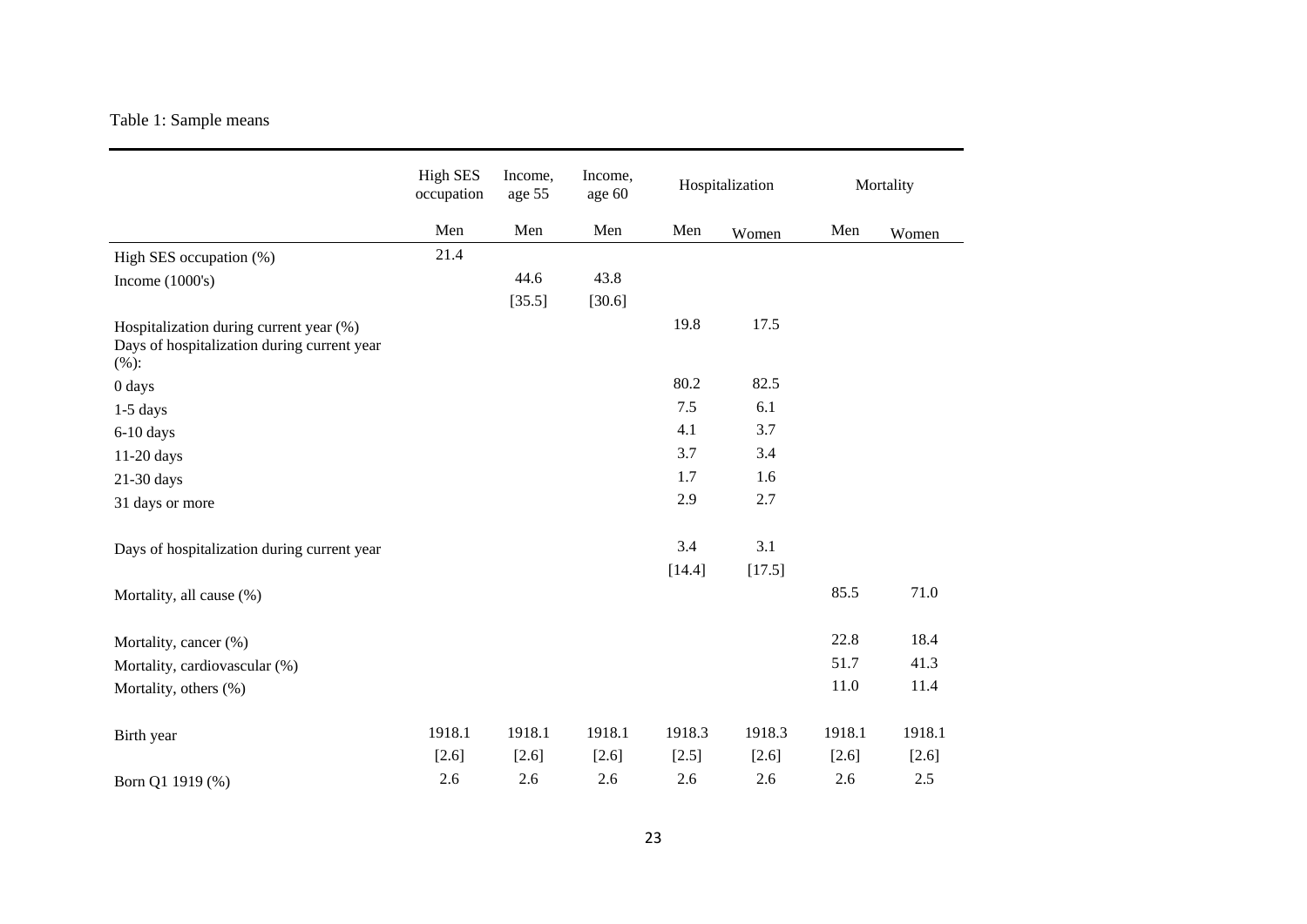| Exposure trimester $1$ (%)    |         | 5.1     | 5.1     | 5.0       | 5.0       | 5.1     | 5.1     |
|-------------------------------|---------|---------|---------|-----------|-----------|---------|---------|
| Exposure trimester $2 \ (\%)$ | 4.9     | 4.9     | 4.8     | 4.9       | 5.0       | 4.9     | 4.9     |
| Exposure trimester $3$ (%)    |         | 5.1     | 5.2     | 5.2       | 5.2       |         |         |
| <b>Observations</b>           | 322.458 | 333.574 | 322,048 | 6.928.291 | 8.772.984 | 338.409 | 358.264 |
| Individuals                   | 322,458 | 333,574 | 322,048 | 319.957   | 345,607   | 338,409 | 358,264 |

Notes: The summary statistics and the number of observations for the competing risk cause specific mortality analysis are reported for the sample prior to the duplication procedure, resulting in sample sizes amounting to 1,015,227 for men and 1,074,792 for women.

Source: Swedish Interdisciplinary Panel

|                                 |            | Men, age 55 | Men, age 60 |            |  |
|---------------------------------|------------|-------------|-------------|------------|--|
|                                 | Model 1    | Model 2     | Model 3     | Model 4    |  |
|                                 | 0.551      |             | $0.862**$   |            |  |
| Almond exposure (birth Q1 1919) | (0.427)    |             | (0.384)     |            |  |
|                                 | $1.030***$ |             |             | $1.037***$ |  |
| Exposure during trimester 1     |            | (0.341)     |             | (0.300)    |  |
|                                 |            | 0.598       |             | $0.785**$  |  |
| Exposure during trimester 2     |            | (0.366)     |             | (0.331)    |  |
|                                 |            | $-0.395$    |             | 0.099      |  |
| Exposure during trimester 3     |            | (0.340)     |             | (0.298)    |  |
| <b>Observations</b>             | 333,574    | 333,574     | 322,048     | 322,048    |  |
| Pseudo R <sub>2</sub>           | 0.003      | 0.003       | 0.002       | 0.002      |  |

Table 2: Tobit regression analysis output. Dependent variable: Income (in 1,000 SEK, 1975 prices). Zero incomes are censored.

Note: All models control for month and county of birth, year of birth and year of birth squared.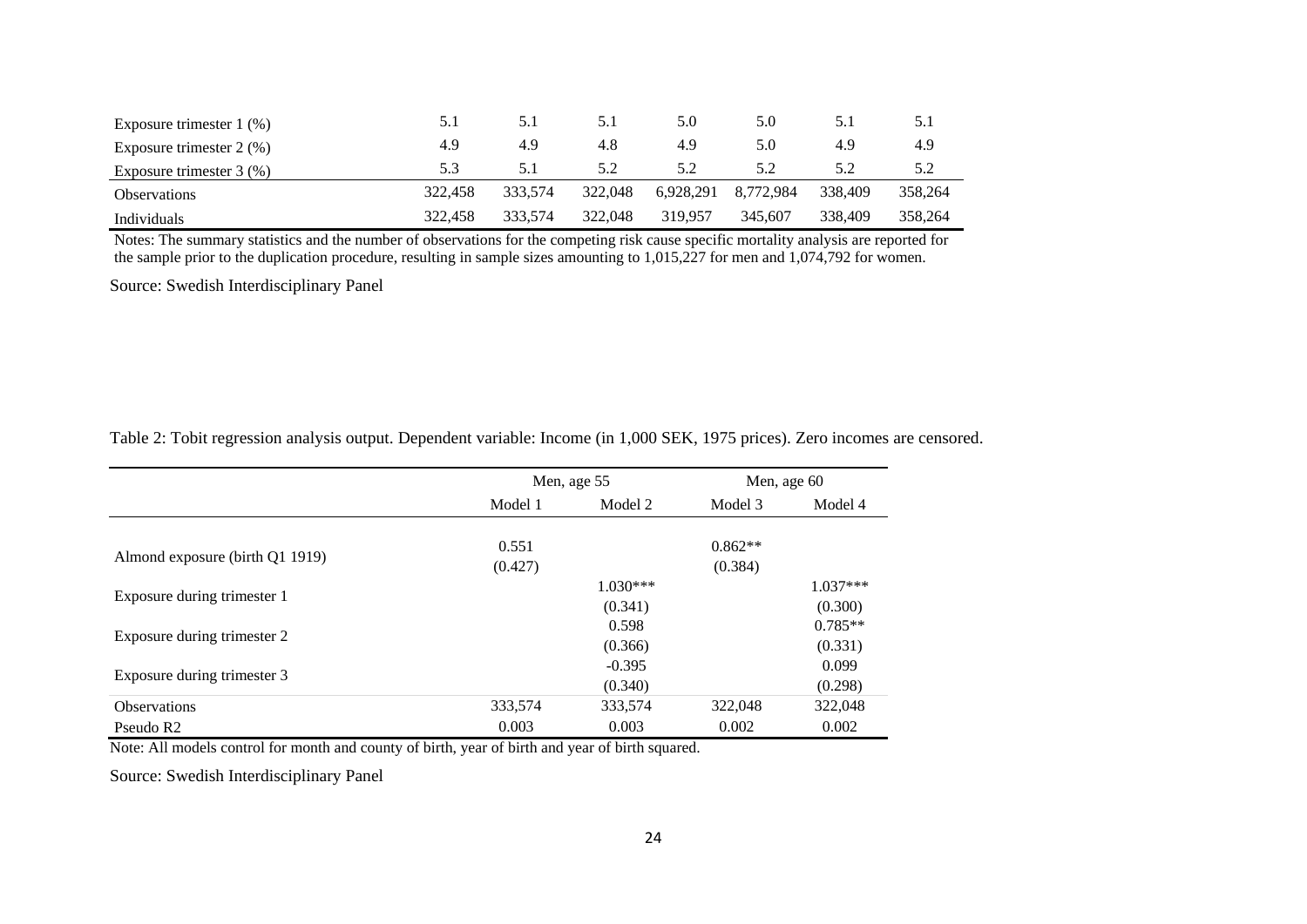Table 3: Logit regression analysis output, odds ratios. Dependent variable: Attainment of a high SES occupation in 1970.

|                                 |                  | Men                 |
|---------------------------------|------------------|---------------------|
|                                 | Model 1          | Model 2             |
| Almond exposure (birth Q1 1919) | 1.015<br>(0.029) |                     |
| Exposure during trimester 1     |                  | 1.021<br>(0.022)    |
| Exposure during trimester 2     |                  | $1.046*$<br>(0.025) |
| Exposure during trimester 3     |                  | 1.009<br>(0.022)    |
| <b>Observations</b>             | 322,458          | 322,458             |
| Pseudo R <sub>2</sub>           | 0.009            | 0.009               |

Note: All models control for month and county of birth, year of birth and year of birth squared.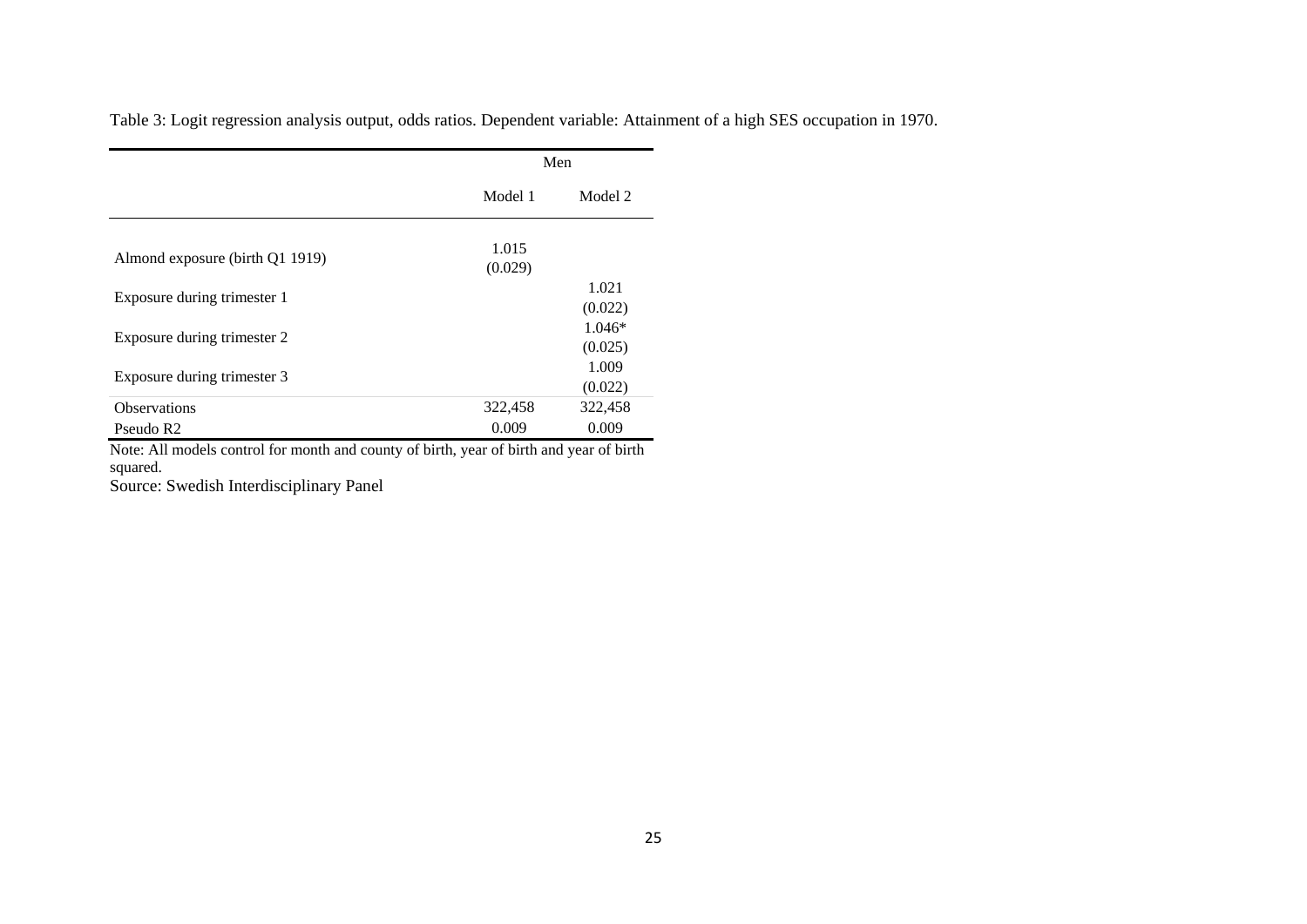Table 4: Logit regression analysis output, odds ratios. Dependent variable: Hospitalization during current year.

|                                 |                       | Men                        |                      | Women                 |  |  |
|---------------------------------|-----------------------|----------------------------|----------------------|-----------------------|--|--|
|                                 | Model 1               | Model 2                    | Model 3              | Model 4               |  |  |
| Almond exposure (birth Q1 1919) | $1.036***$<br>(0.012) |                            | $1.029**$<br>(0.012) |                       |  |  |
| Exposure during trimester 1     |                       | 0.992<br>(0.009)           |                      | 1.006<br>(0.008)      |  |  |
| Exposure during trimester 2     |                       | $1.031***$<br>(0.010)      |                      | 0.999<br>(0.009)      |  |  |
| Exposure during trimester 3     |                       | 1.000<br>(0.009)           |                      | $1.032***$<br>(0.009) |  |  |
| <b>Observations</b>             | 6,928,291             | 6,928,291                  | 8,772,984            | 8,772,984             |  |  |
| Pseudo R-squared                | 0.0434                | 0.0434<br>0.0426<br>0.0426 |                      |                       |  |  |

Note: All models control for month and county of birth, year of birth and year of birth squared.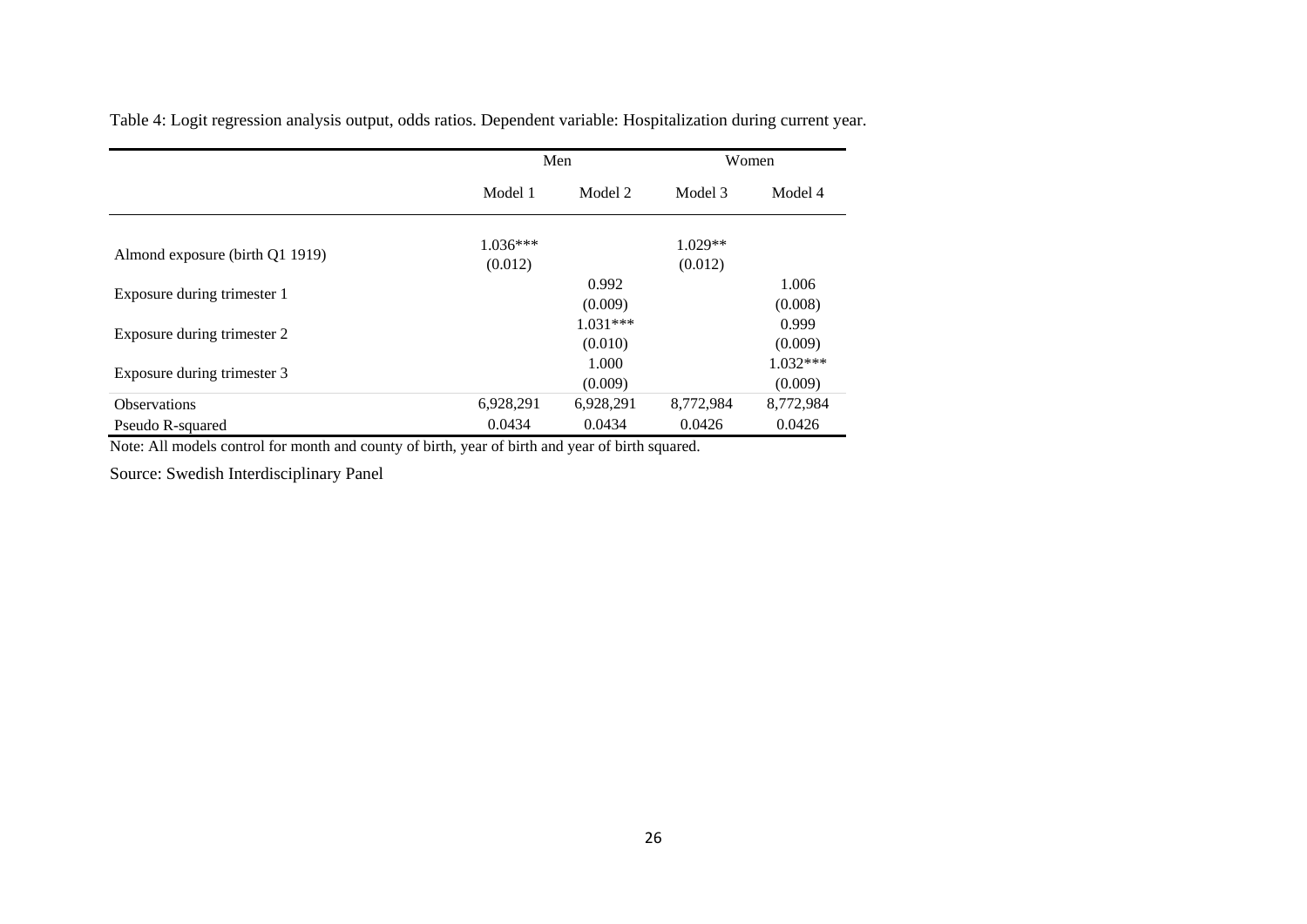Table 5: Cox proportional hazards output, hazard ratios. Dependent variable: All-cause mortality, age 54-90.

|                                 |            | Men                                             |         | Women            |  |
|---------------------------------|------------|-------------------------------------------------|---------|------------------|--|
|                                 | Model 1    | Model 2                                         | Model 3 | Model 4          |  |
| Almond exposure (birth Q1 1919) | 1.038***   | 1.012<br>(0.012)<br>(0.011)<br>0.987<br>(0.009) |         |                  |  |
| Exposure during trimester 1     |            |                                                 |         | 0.998<br>(0.009) |  |
| Exposure during trimester 2     |            | $1.031***$<br>(0.010)                           |         | 1.006<br>(0.009) |  |
| Exposure during trimester 3     |            | 0.996<br>(0.009)                                |         | 1.009<br>(0.009) |  |
| <b>Observations</b>             | 338,408    | 338,408                                         | 358,264 | 358,264          |  |
| Failures                        | 321,923    | 321,923                                         | 317,680 | 317,680          |  |
| Log pseudolikelihood            | -3839840.6 | $-3839840.3$<br>$-3856333.9$                    |         |                  |  |

Note: All models control for month and county of birth, year of birth and year of birth squared.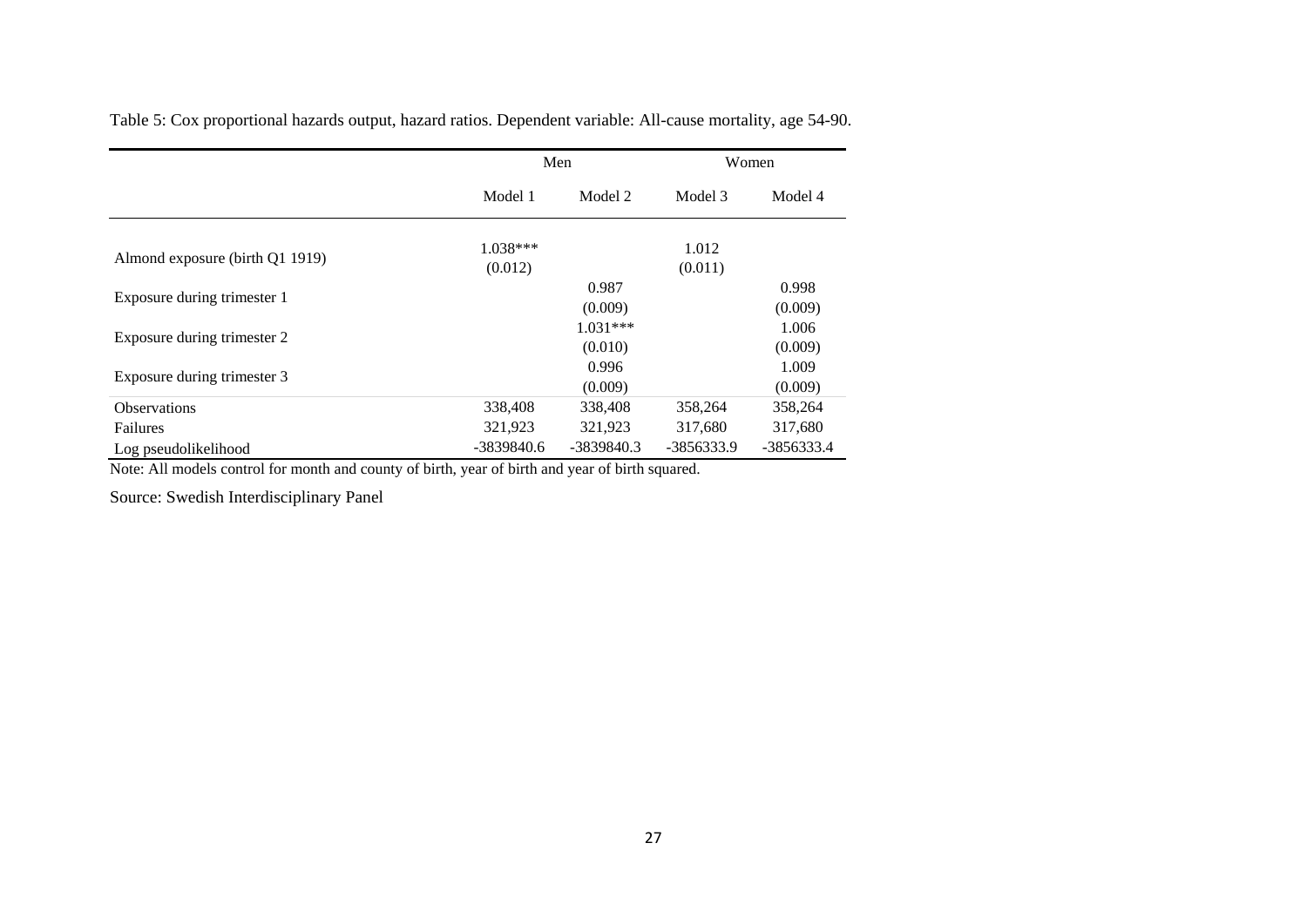|                                     | <b>MEN</b>     |                     |                |                   |                     | <b>WOMEN</b>   |                |                     |                |                |                     |                |
|-------------------------------------|----------------|---------------------|----------------|-------------------|---------------------|----------------|----------------|---------------------|----------------|----------------|---------------------|----------------|
|                                     | Model 1        |                     | Model 2        |                   | Model 3             |                |                | Model 4             |                |                |                     |                |
|                                     | Cancer         | Cardio-<br>vascular | Other          | Cancer            | Cardio-<br>vascular | Other          | Cancer         | Cardio-<br>vascular | Other          | Cancer         | Cardio-<br>vascular | Other          |
| Almond exposure (birth Q1)<br>1919) | 1,039<br>0,025 | 1,040<br>0,532      | 1,010<br>0,021 |                   |                     |                | 1,019<br>0,027 | 1,016<br>0,072      | 0,987<br>0,037 |                |                     |                |
| Exposure during trimester 1         |                |                     |                | 1,005<br>0,018    | 0,975<br>0,411      | 0,980<br>0,172 |                |                     |                | 1,010<br>0,020 | 0,990<br>0,056      | 1,001<br>0,001 |
| Exposure during trimester 2         |                |                     |                | 1.055***<br>0,021 | 1,023<br>0,277      | 1,003<br>0,003 |                |                     |                | 1,017<br>0,022 | 0,999<br>0,001      | 1,003<br>0,002 |
| Exposure during trimester 3         |                |                     |                | 1,010<br>0,018    | 0,998<br>0,004      | 0,956<br>0,827 |                |                     |                | 0,997<br>0,020 | 1,022<br>0,249      | 1,007<br>0,020 |
| <b>Observations</b>                 |                | 1 015 224           |                |                   | 1 015 224           |                |                | 1 074 792           |                |                | 1 074 792           |                |
| Individuals                         |                | 338 408             |                |                   | 338 408             |                |                | 358 264             |                |                | 358 264             |                |
| Failures                            |                | 289 353             |                |                   | 289 353             |                |                | 254 455             |                |                | 254 455             |                |
| Log pseudolikelihood                |                | -3488487,8          |                |                   | -3487861            |                |                | -3126775,9          |                |                | $-3126774,1$        |                |

Note: The hazard ratios displayed for Cardiovascular and Other are obtained through multiplying the base effect (Cancer) with the corresponding interaction effect (Cardiovascular/Other). The test of statistical significance is obtained through Wald tests, compared to Chi square test statistics (df=1). Standard errors reported for the base effects (cancer mortality), Wald test statistics reported for the other causes of death.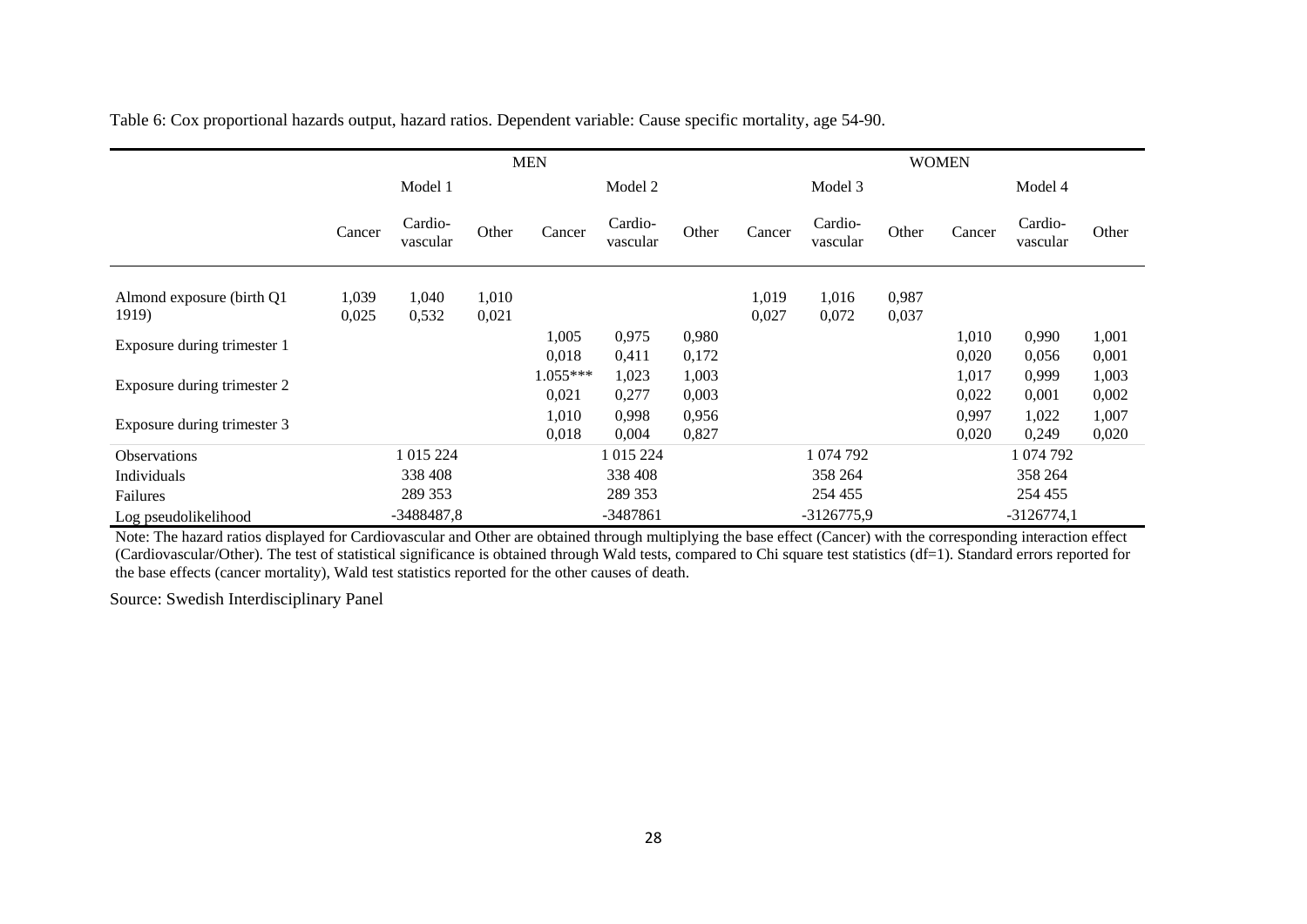

Figure 1: Crude Mortality Rate (per 1,000), by county

Source: Sveriges officiella statistik: Befolkningsrörelsen åren 1918-1920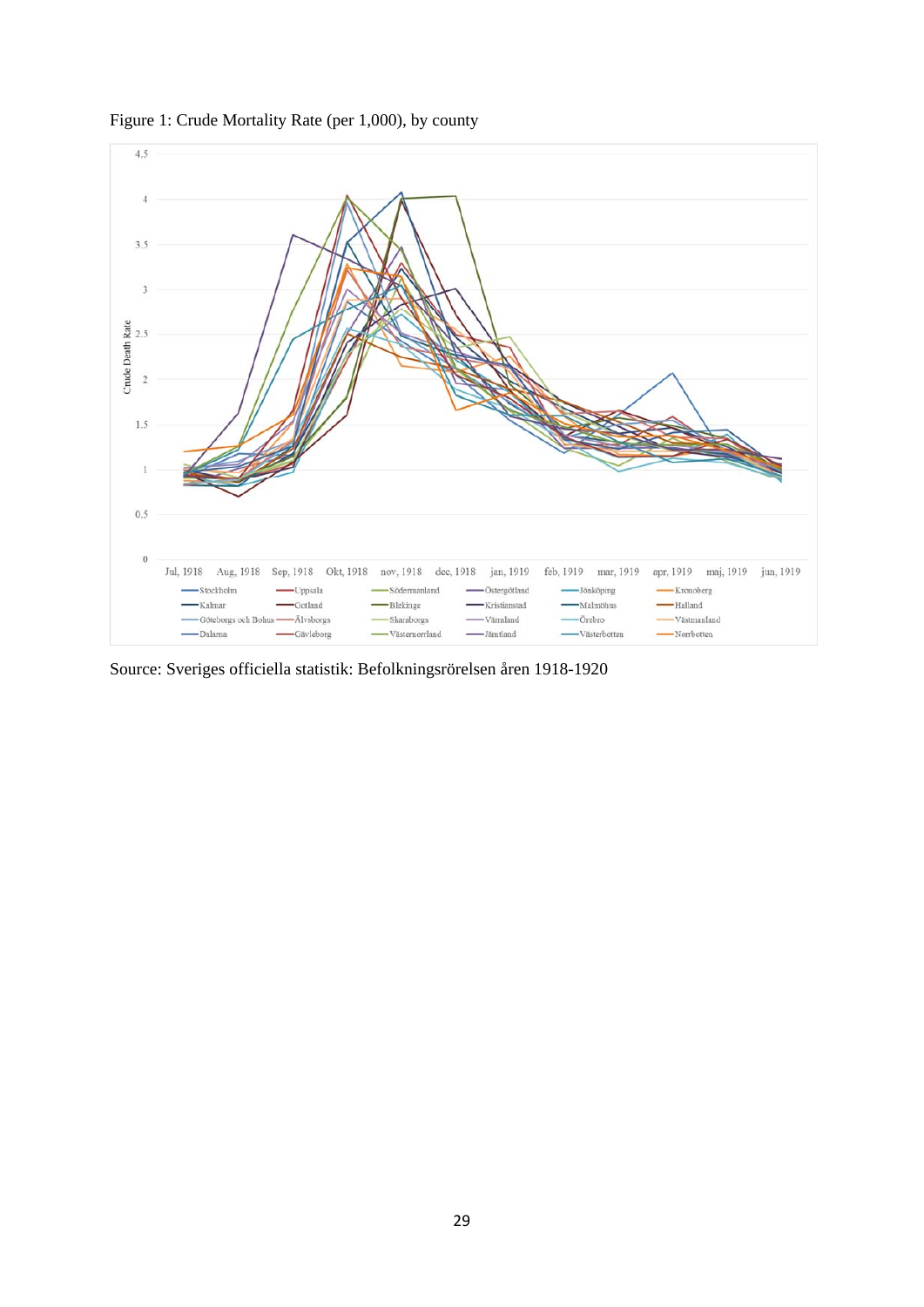

Figure 2. Influenza and pneumonia mortality in 1918 by age and sex, Sweden.

Source: Sveriges Officiella Statistik: Befolkningsrörelsen 1918.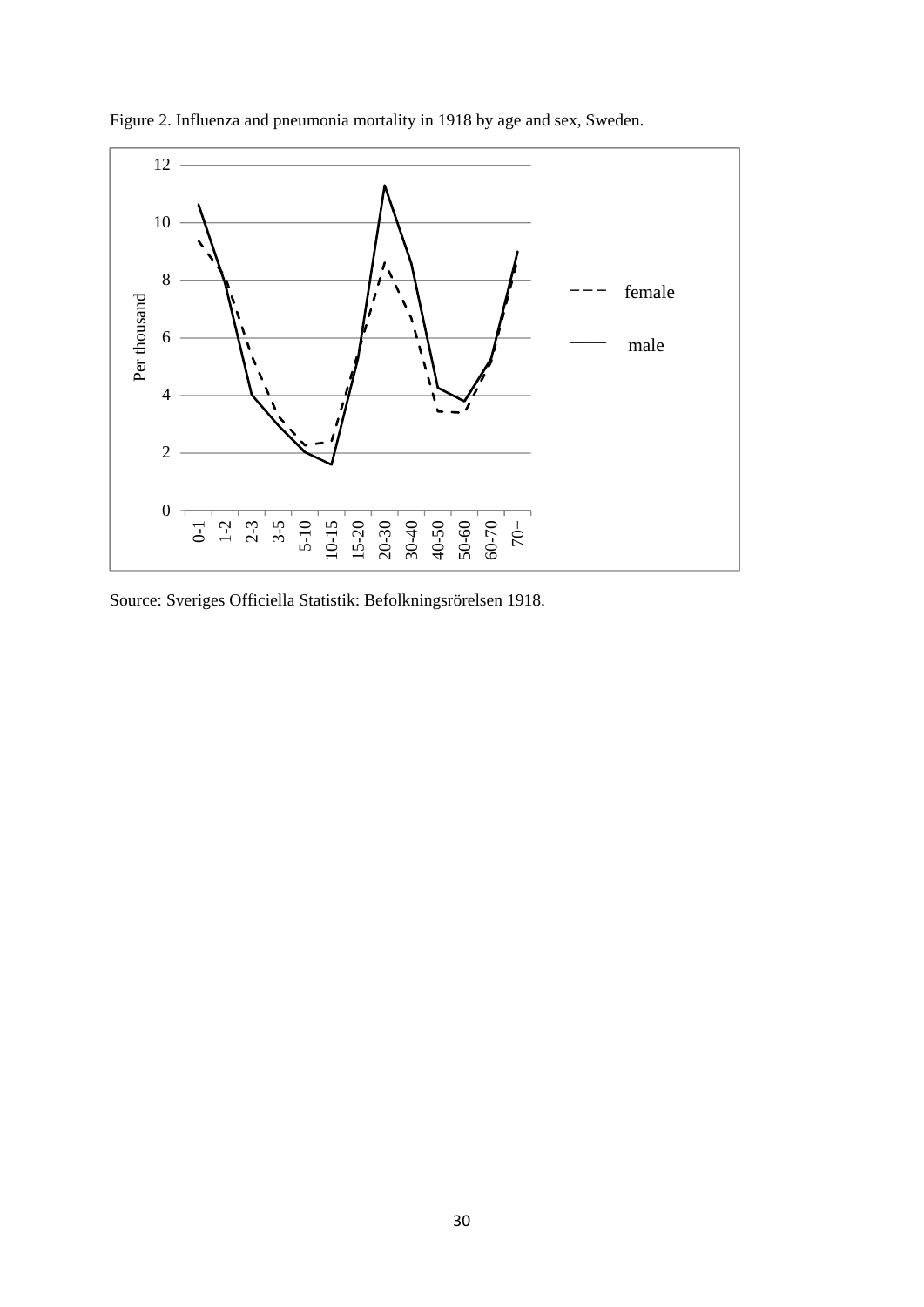

Figure 3. All-cause mortality by age in 1918, Sweden, 1917=100

Source: Sveriges Officiella Statistik: Befolkningsrörelsen 1917, 1918.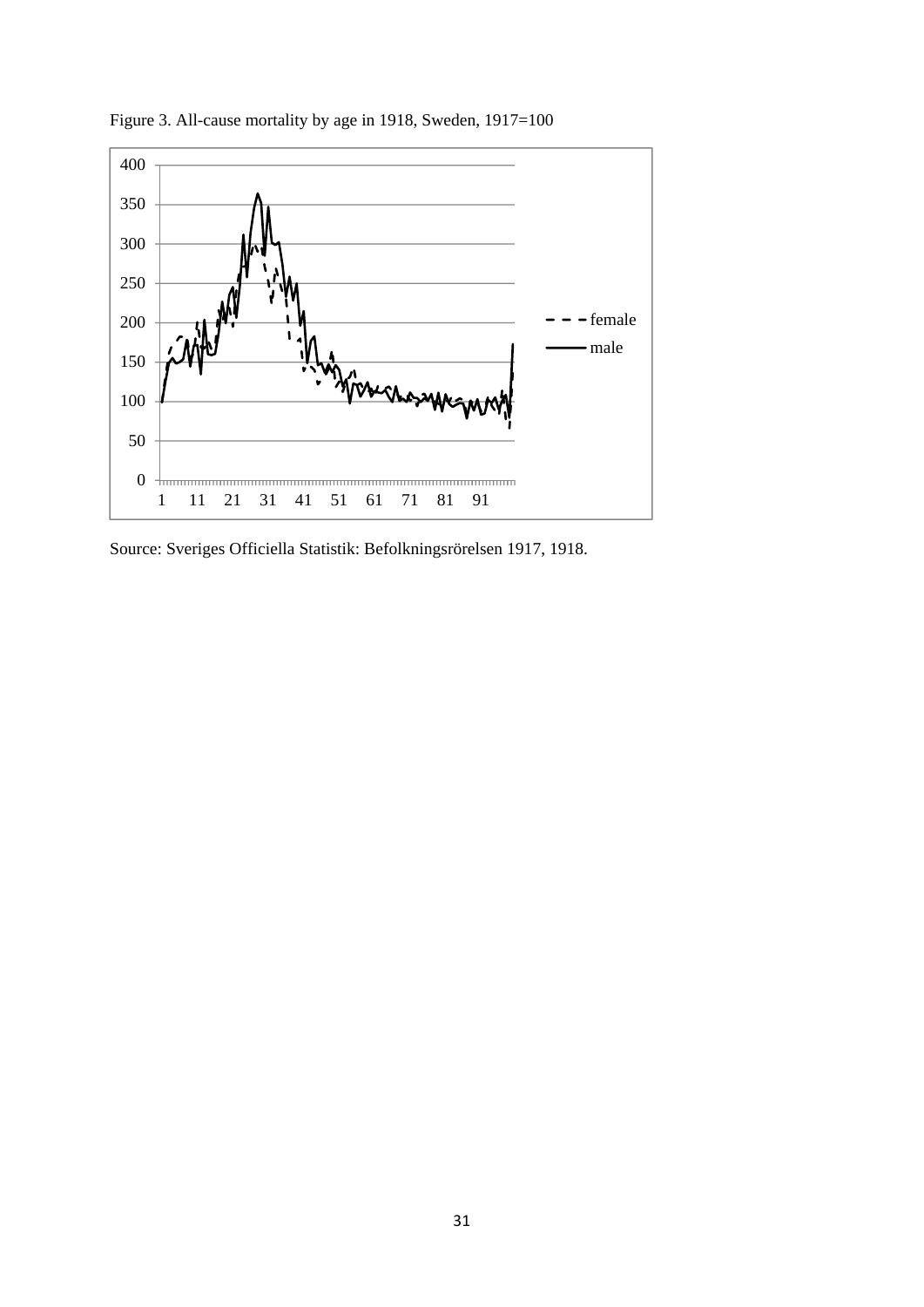



Source: Sveriges Officiella Statistik: Befolkningsrörelsen 1916-1920.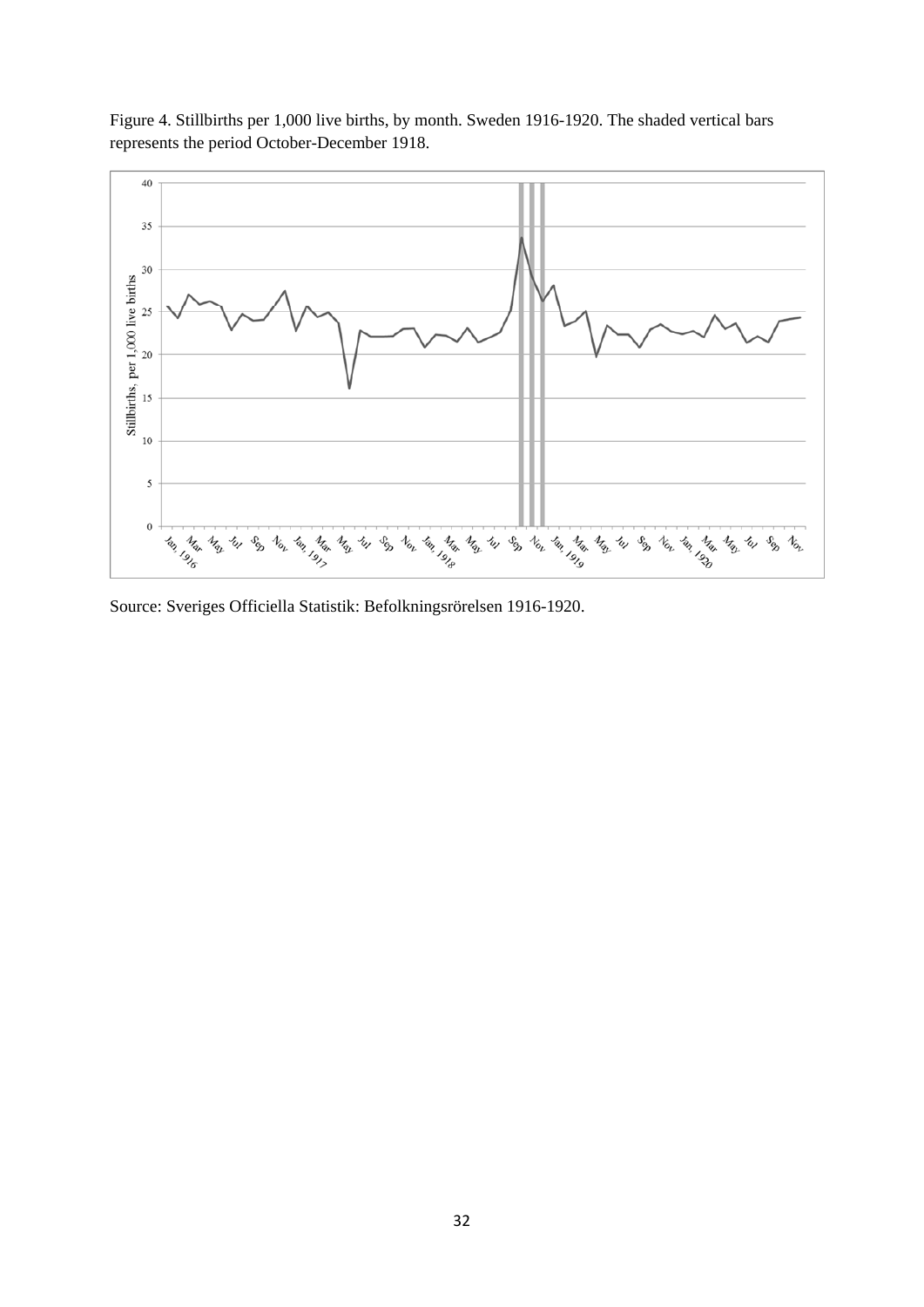

Figure 5. Sex ratio at birth, by month, Sweden 1916-1920. The shaded vertical bars represents the period October-December 1918.

Source: Sveriges Officiella Statistik: Befolkningsrörelsen 1916-1920.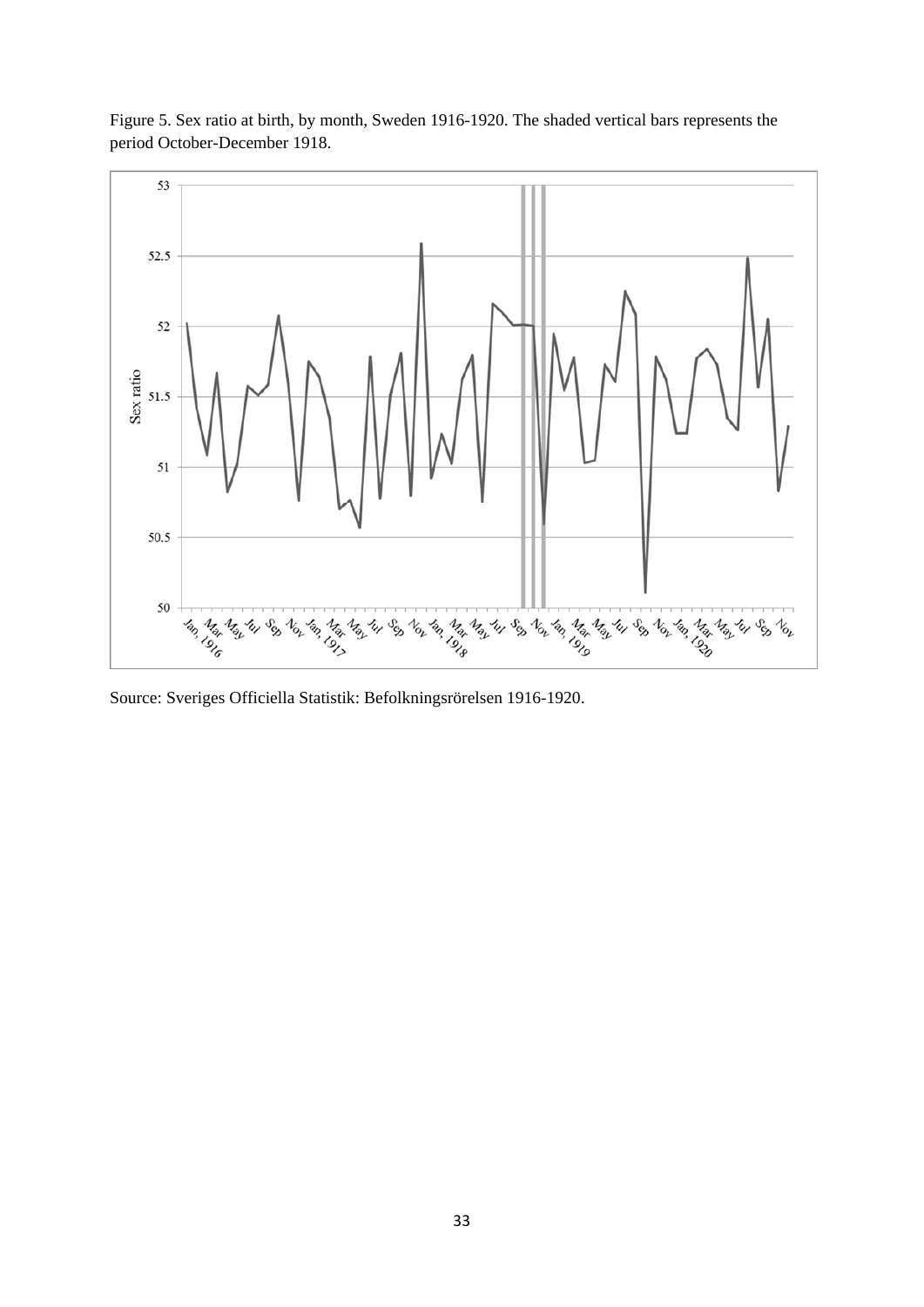

Figure 6. Influenza morbidity rate by age at different work places in Sweden.

Sources: Alling 1919, Gibson 1919, Widstrand 1918.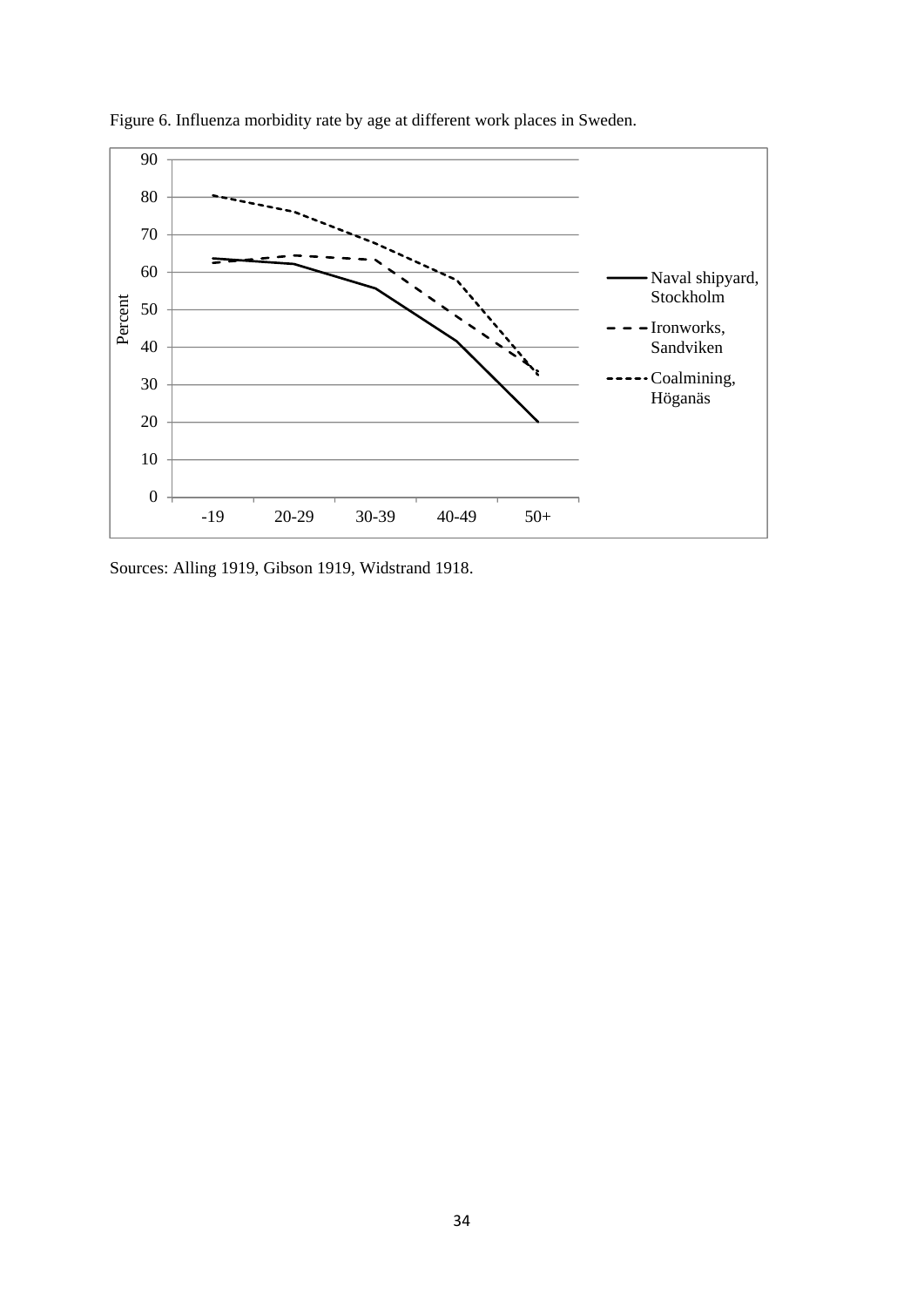

Figure 7: Cumulative distribution of morbidity and mortality due to the Spanish flu from July 1818 to June 1919.

Sources: Lindhagen 1926, SOS Allmän hälso- och sjukvård år 1918, 1919, for Sweden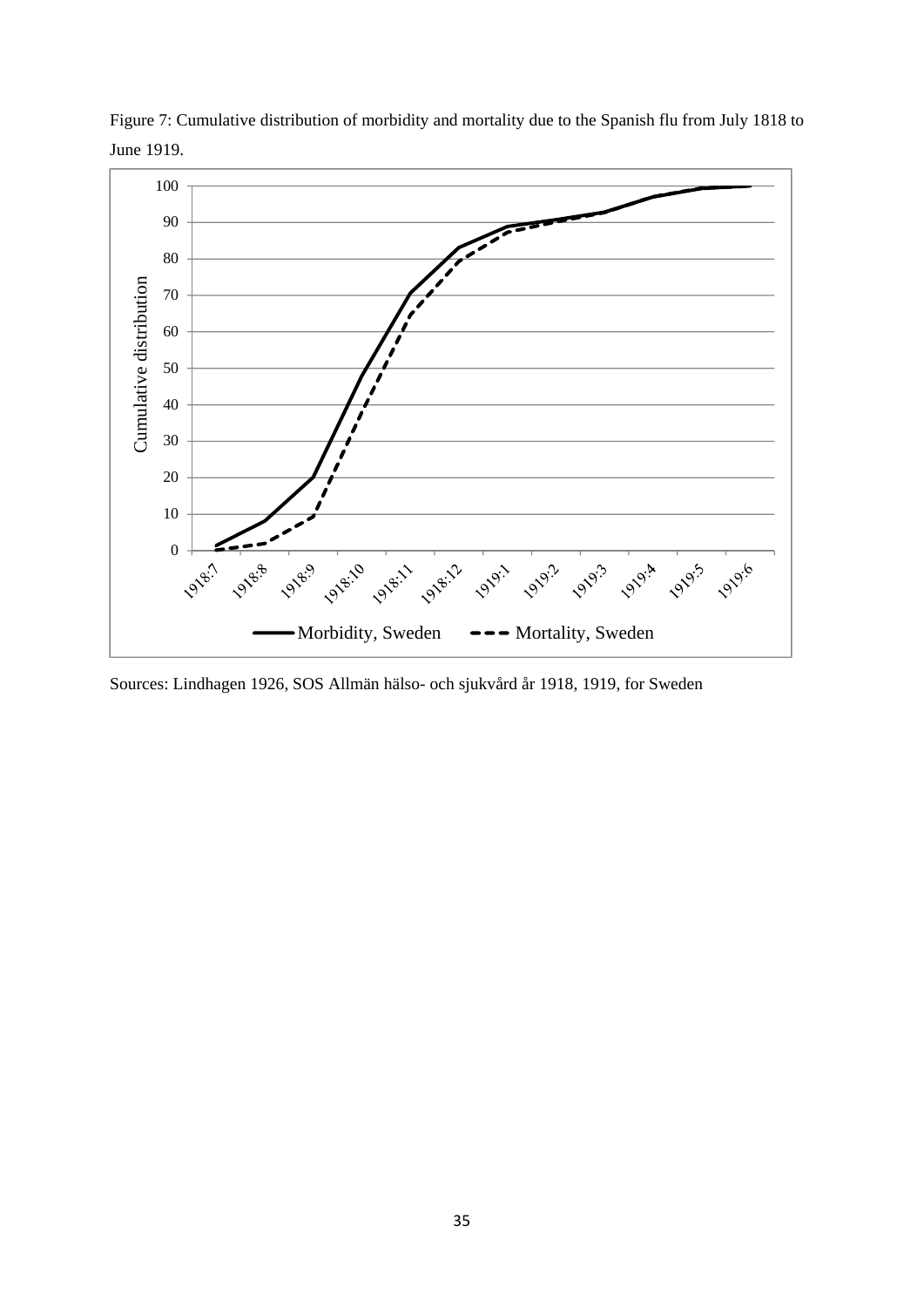

Figure 8. Percentage of well-off fathers of all fathers to new-born children, 1915-1920, Sweden

Source: Sveriges Officiella Statistik: Befolkningsrörelsen 1915-20, Table 22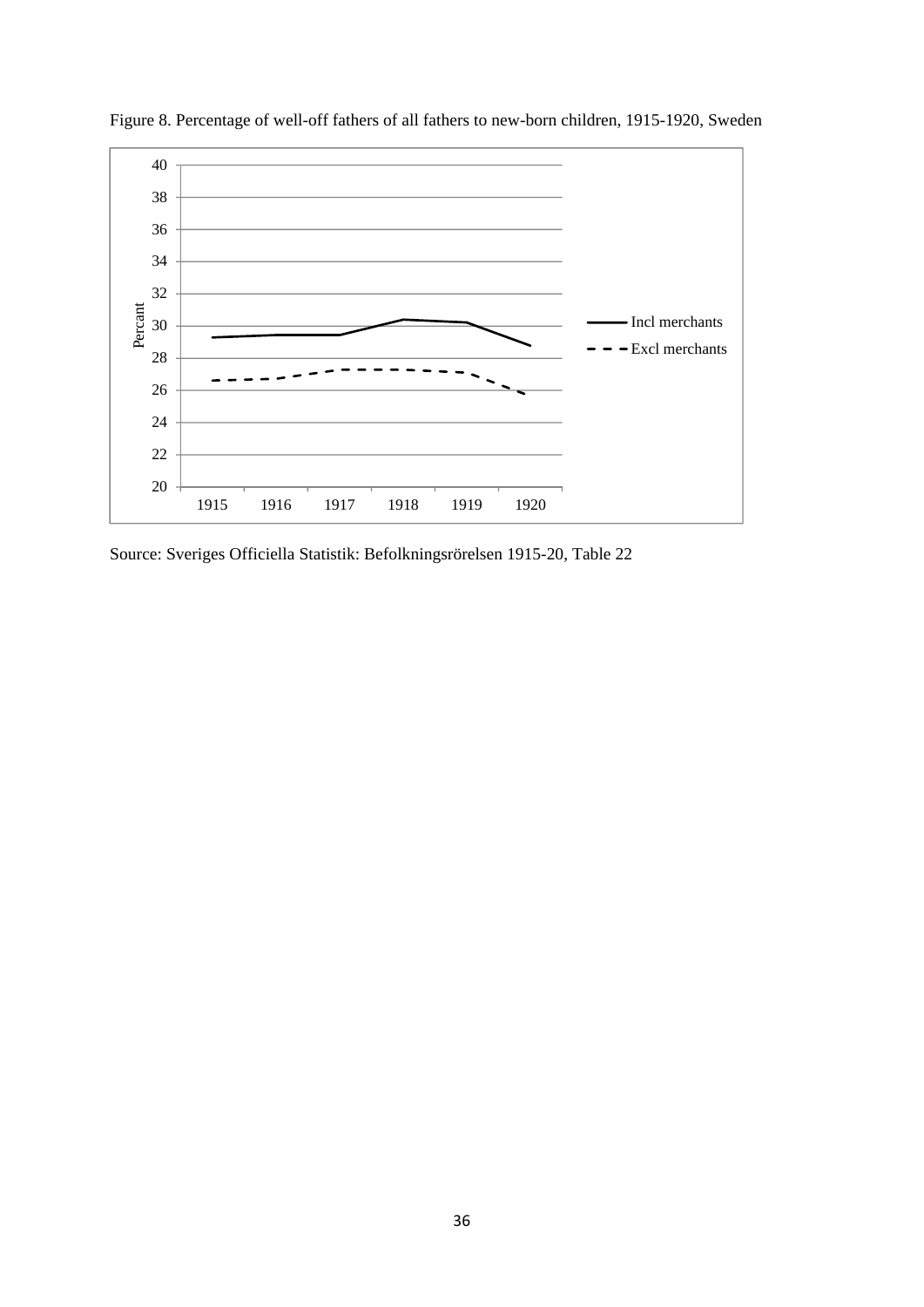

Figure 9. Log mean income and share in high skilled occupation, by birth year and quarter. The shaded vertical bar represents individuals born during Q4, 1918.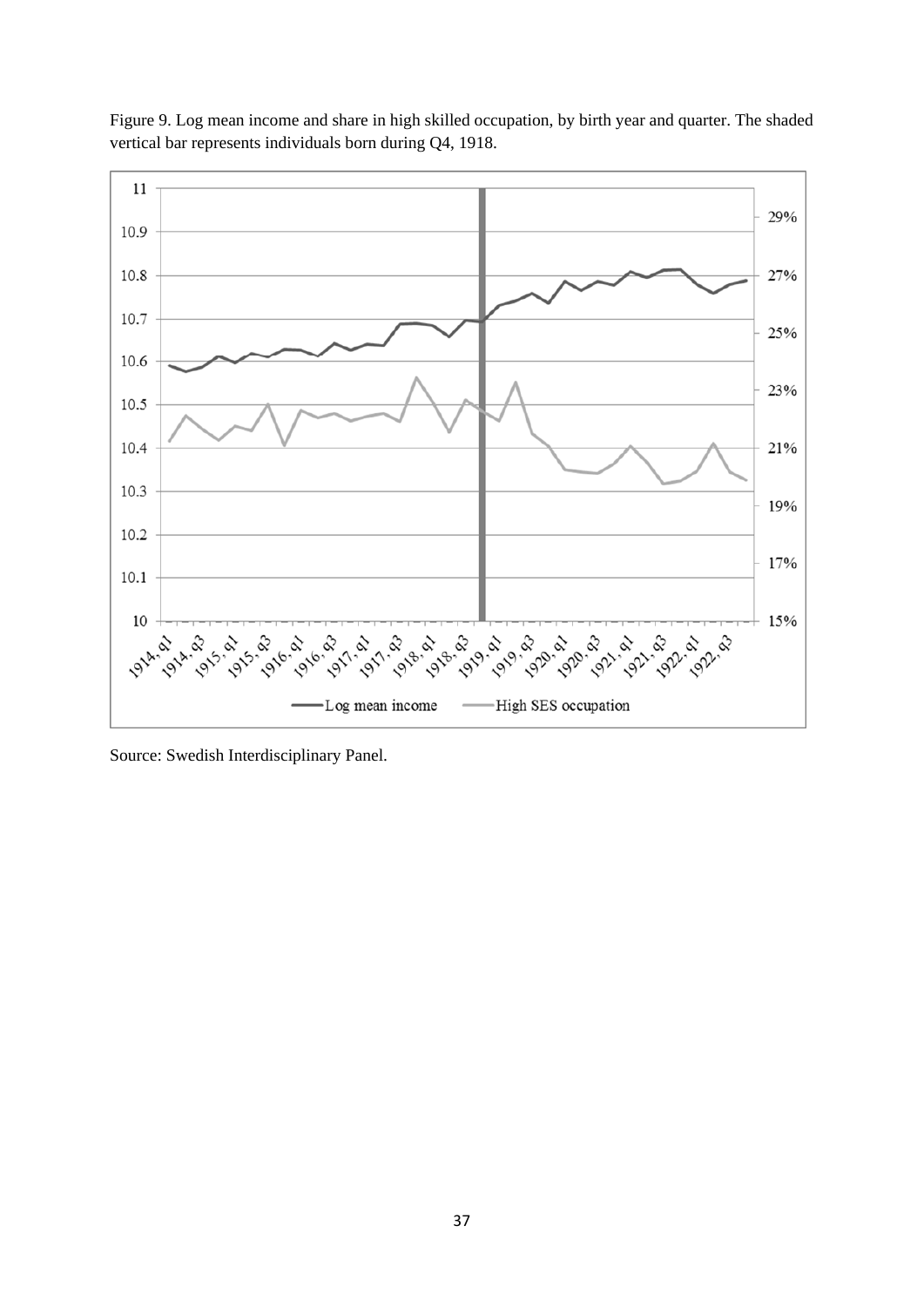

Figure 10. Share hospitalized during current year, by birth year and quarter. The shaded vertical bar represents individuals born during Q4, 1918.

Source: Swedish Interdisciplinary Panel.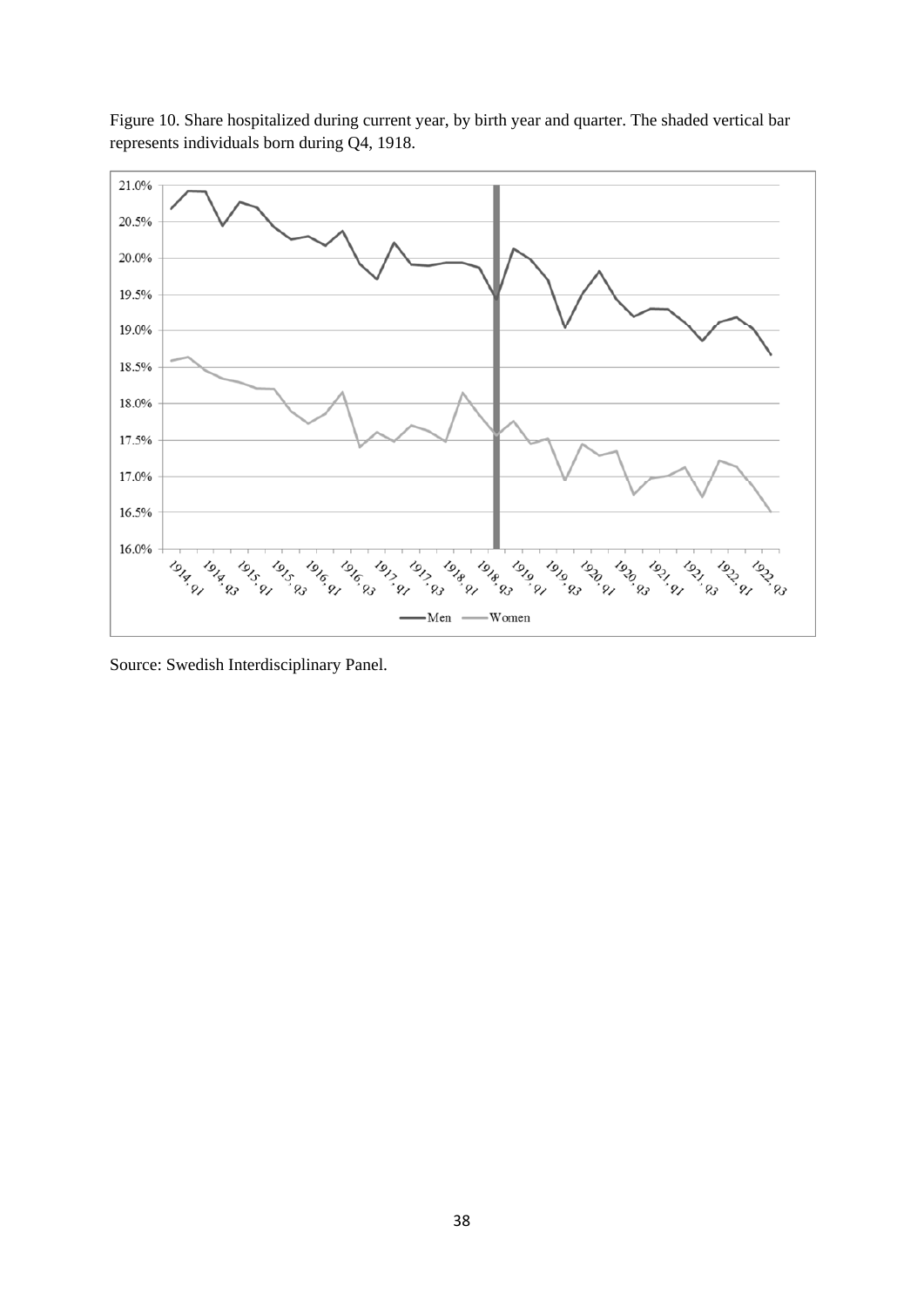

Figure 11. Mean days of annual hospitalization between the age 54 and 90, by birth year and quarter. The shaded vertical bar represents individuals born during Q4, 1918.

Source: Swedish Interdisciplinary Panel.